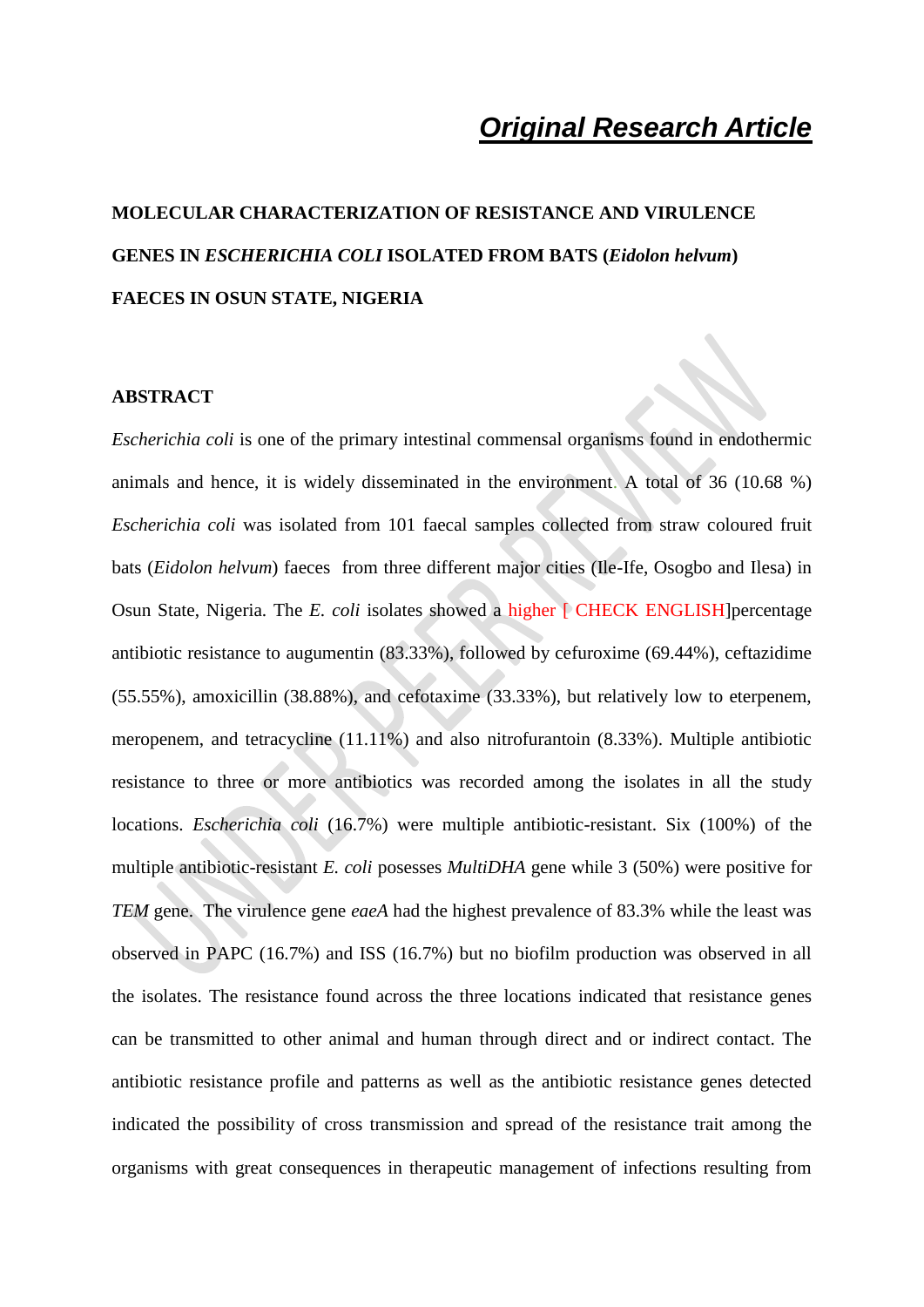such a source. The dendogram shows that the isolates were genetically related across the three locations.

Keywords: Multiple antibiotic resistance, Resistance genes, *Eidolon helvum*

## **INTRODUCTION**

Bats (Chiroptera) are taxonomically and ecologically diverse group of animal found in almost all habitats and trophic levels. There are about 1,300 species of bats documented [1]. Straw coloured Fruit Bat (*Eidolon helvum*) are one of the most important fruit bats species that form large colonies and they play a key role in seed dispersal, plant pollination and insect predation [2]. They have been implicated in epidemiologic cycles of several emerging and reemerging zoonoses [3] and carriers of pathogenic agents that include more than 200 different types of viruses, fungi and pathogenic (enteric) bacteria mainly from the family Enterobacteriaceae [4]. Bats usually roost over human populated area and their indiscriminate release of excreta (guano) which are rich in diverse infections causing microorganisms could contaminate the environment and human (directly and indirectly), and therefore poses health risk. *Escherichia coli* is one of the primary intestinal commensal organisms found in endothermic animals and hence, it is widely disseminated in the environment. It can be responsible for a variety of diseases like diarrhoea [5]. The multidrug-resistance *E. coli* is one of the major concern in human health because of the easy of spreading the resistance as well as pose health challenges. [REMOVE] The multidrug resistance *E. coli* is one of the major concerns in human health because of the ease of spreading the resistance as well as pose health challenges. Virulence factor expression is more common among certain genetically related groups of *E. coli* which constitute virulent clones within the larger *E. coli* population. In general, the more virulence factors a strain expresses, the more severe an infection it is able to cause. [POOR INTRO]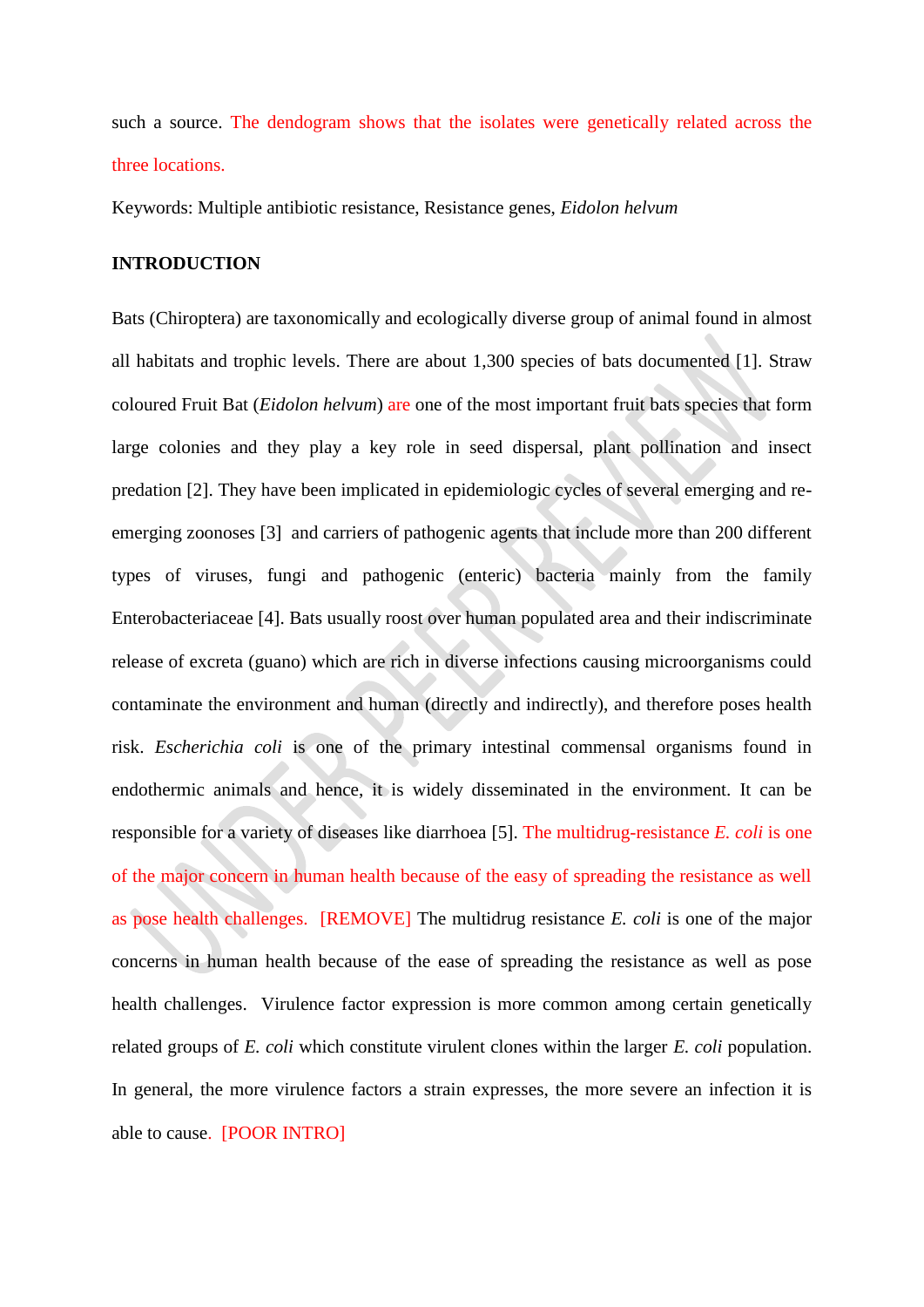#### **MATERIALS AND METHODS**

### **Study Area**

The study area are: Ile Ife {Obafemi Awolowo University, Ile-Ife lies between  $7^{\circ}31'14''$  N and  $7^{\circ}$  31' 14".7612 N and longitudes  $4^{\circ}$  32' 3.161"E and  $4^{\circ}$ . 32' 2. 591" E coordinates, Osogbo (Machine tools area, Km 8, Osogbo- Ikirun road) located at 7.835838°N 4.608353°E and Ilesa (Oba's Palaces Area, Ilesa) located at 7°37'0"N 4°43'0"E all in Osun State, South West, Nigeria.

#### **Collection of faecal samples**

One hundred and three faecal droppings of straw coloured fruit bats (*Eidolon helvum*) were collected randomly from various roosting places in three cities which include Ile-Ife, Osogbo and Ilesa in Osun State. The sample locations included Obafemi Awolowo University Ile-Ife, Nigeria, Machine tools, Osogbo and Oba's palace area, Ilesa. The samples were collected between 6.00 a.m and 7.00 a.m according to [6]. The droppings were collected randomly from sterile white clothing into sterile bottle using a sterile swab stick and transported to the laboratory immediately in an ice to the laboratory for bacteriological analysis.

#### **Sample Analysis and** I**solation of bacteria**

The faecal samples collected were immediately streaked on a molten sterile eosin methylene blue (EMB) agar plate, incubated at  $37^{\circ}$ C for 24 hours. Distinct colonies were picked and purified by successive and sub-culturing on freshly prepared nutrient agar plate, incubated at  $37^{\circ}$ C for 24. The isolates with characteristics metallic greenish sheen on EMB agar plate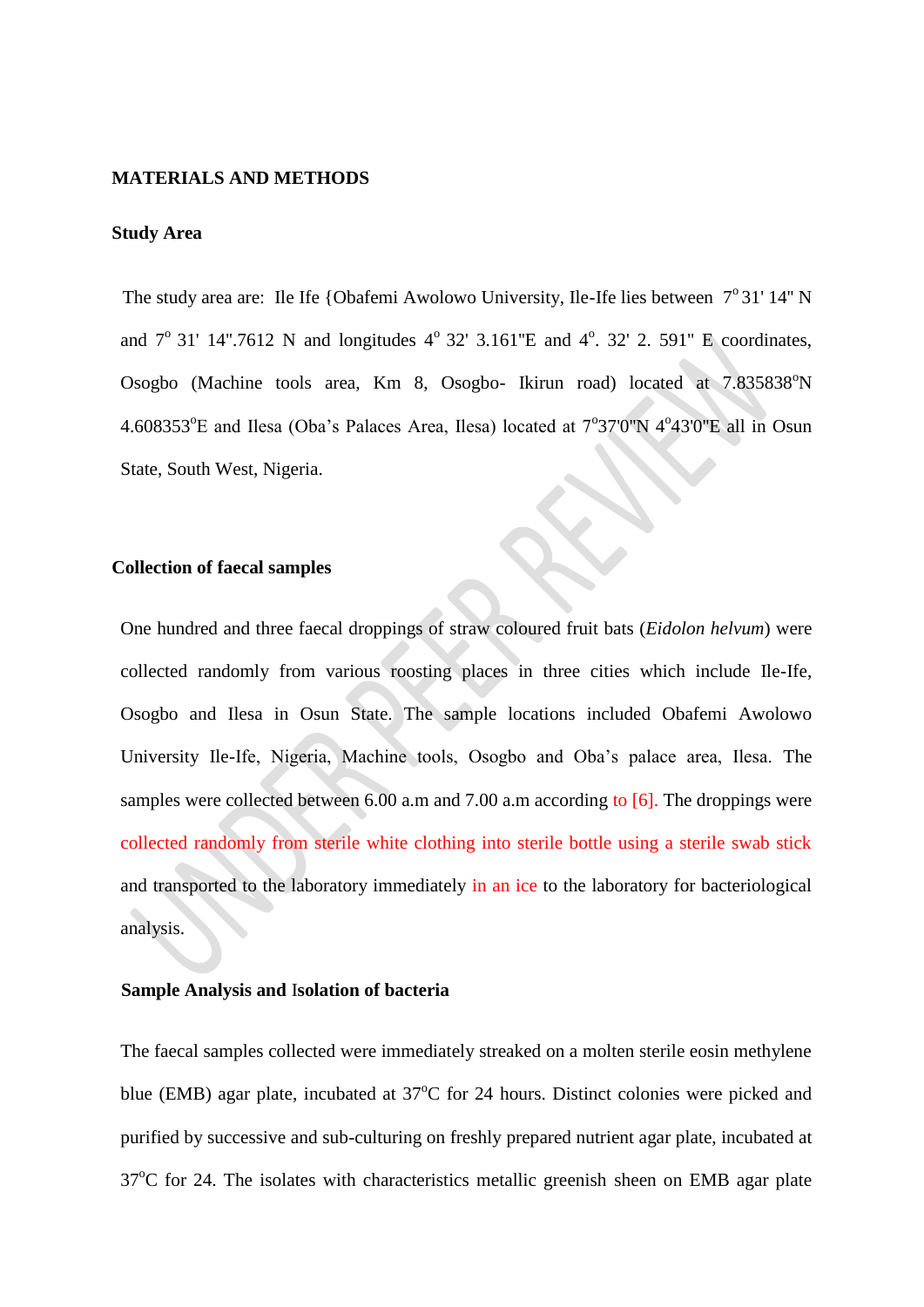were presumptuously chosen as *E. coli* and isolates and were subjected to various biochemical tests including Gram's staining, catalase, Methyl Red, Voges-Proskauer test, citrate utilization, sugar fermentations, motility, indole, nitrate reduction, oxidase and urease activity. These were further confirmed by the Analytical Profile Index (API) 20E kit (bioMérieux, Inc., France). The isolates were stored on nutrient agar slant and kept in the refrigerator at  $4^{\circ}$ C for further use.

### **Antibiotic susceptibility testing**

The antibiotic susceptibility of the *E. coli* isolates was determined by Kirby-Bauer's disc diffusion method [7].

Each of the identified organisms ONLY E.COLI was inoculated aseptically directly inside the test tubes containing nutrient broth and incubated for  $24$  hours at  $37^{\circ}$ C. This was standardized using spectrophotometer at optical density of 540 nm to obtain 0.5 McFarland standards ( $10^8$ cfu/ml). The Standardized inoculum was finally seeded on sterile Mueller-Hinton agar plates (Lab M Ltd, UK) with the aid of sterile swab stick and allowed to dry for 5-10 minutes.

The antibiotic discs; single (Oxoid Ltd, Basingstoke, Hampshire, England) and combined (Abtek Biological Ltd, UK) of varying and specific concentrations were employed for the tests viz; cefotaxime (30 μg), ampicillin (10 μg), amoxicillin (3 μg), augmentin (30 μg), cefoxitin (30 µg), ceftazidime (30 µg), cefuroxime (30 µg), ofloxacin (5 µg), cefixime (5 µg), gentamicin (10 µg), ciprofloxacin (5µg), nitrofurantoin (300µg), sulphonamethaxzole/trimethoprim (30  $\mu$ g), meropenem(10  $\mu$ g), and ertapenem (10  $\mu$ g). The discs were firmly placed on the surface of the culture plates using a sterile forceps and incubated in an inverted position at 37 °C for 24 hours. The diameters of zones of inhibition

of each antibiotic on the bacterial isolates were measured by a transparent ruler to the nearest millimetre and compared with CSLI (2017) chart of interpretative zone as " Sensitive,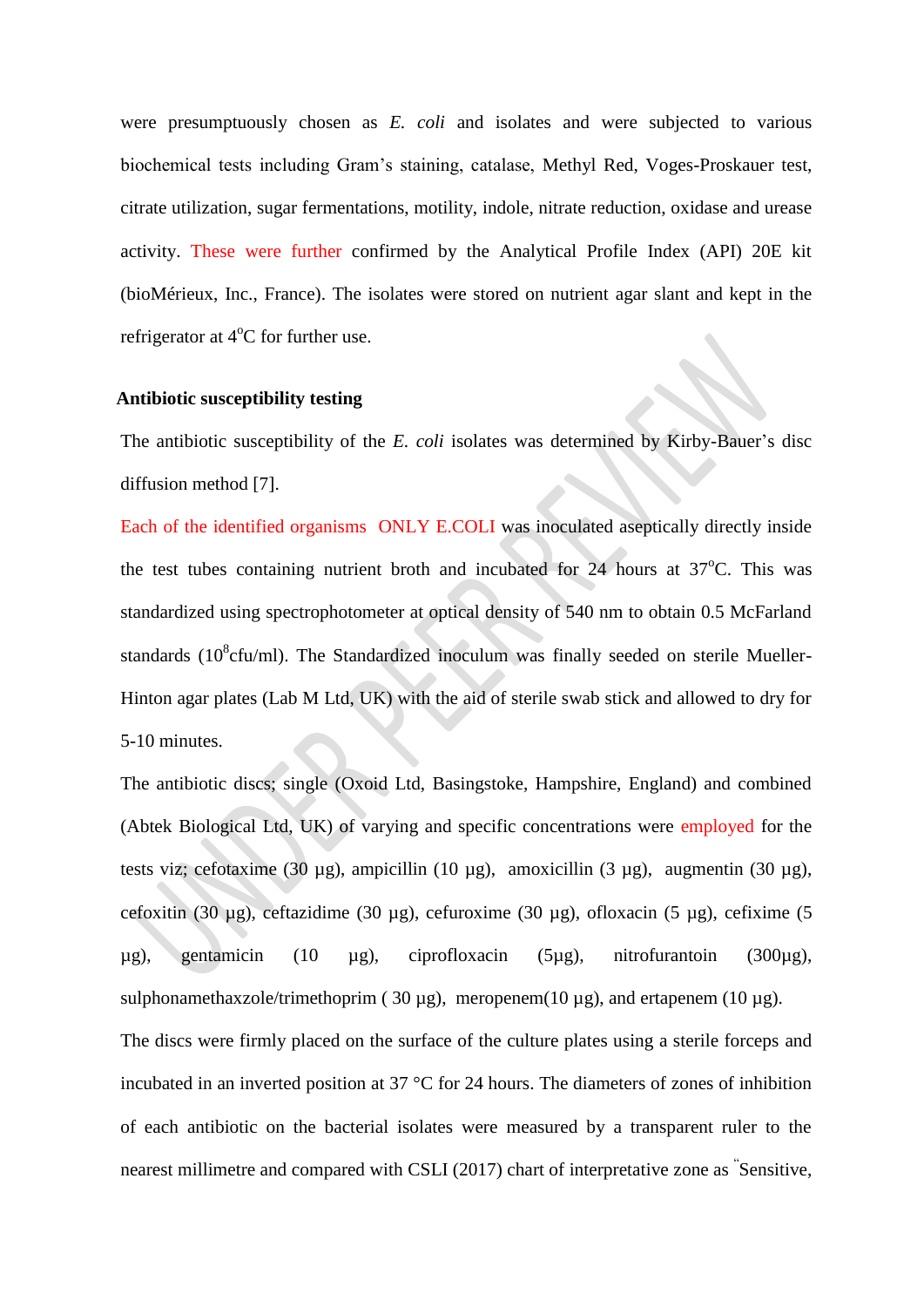Resistance and Intermediate resistance" . Multiple antibiotic resistant isolates were considered as resistance to more than two classes of antibiotics.

### **Molecular Characterization of Selected Multiple Antibiotic Resistant Isolates**

The multiple antibiotic resistant *E. coli* across the three locations were selected. Extraction of DNA was done by boiling method. Bacterial isolate grown overnight was transferred into Eppendorf tube and spun down at 14,000 rpm for 2 minutes. The supernatant was discarded and 600 µl of pre- warmed extraction buffer Cetyl Trimethyl Ammonium Bromide (CTAB) was added to the pellet and it was incubated at  $65^{\circ}$ C for 30 minutes. The sample was removed from the incubator and allowed to cool to room temperature and chloroform was added and mixed by inverting tubes for 15 minutes. Thereafter, the sample was spun at 14,000 rpm for 15 minutes and the supernatant was transferred into a new Eppendorf tube and equal volume of cold isopropanol was added to precipitate the deoxyribonucleic acid (DNA). MENTION REFERENCE The sample was kept in the freezer for 1 hour and later spun at 14,000 rpm for 10 minutes. The supernatant was discarded and the pellet was washed with 70% ethanol. The sample was then air dried for 30 minutes on the bench. The pellet was re-suspended in 100 µl of sterile distilled water. The DNA concentration of the samples was measured on spectrophotometer at  $260$  nm and  $280$  nm and the genomic purity  $(1.8 - 2.0 \mu l)$  was determined. CHECK

# **Detection of resistance and virulence genes in** *E. coli* **isolates from bat from the three locations**

Isolates were investigated for the presence of antibiotic resistance genes (*MultiDH*A, OXA-1, and *TEM)* and virulence genes (Biofilm, *PapC, ISS, eaeA*) by PCR. Polymerase Chain Reaction was performed in a total volume of 25 μl containing 2.5 μl of both the forward and the reverse primers, 12.5 μl master mix, 2.5 μl free water nuclease and 5 μl of the extracted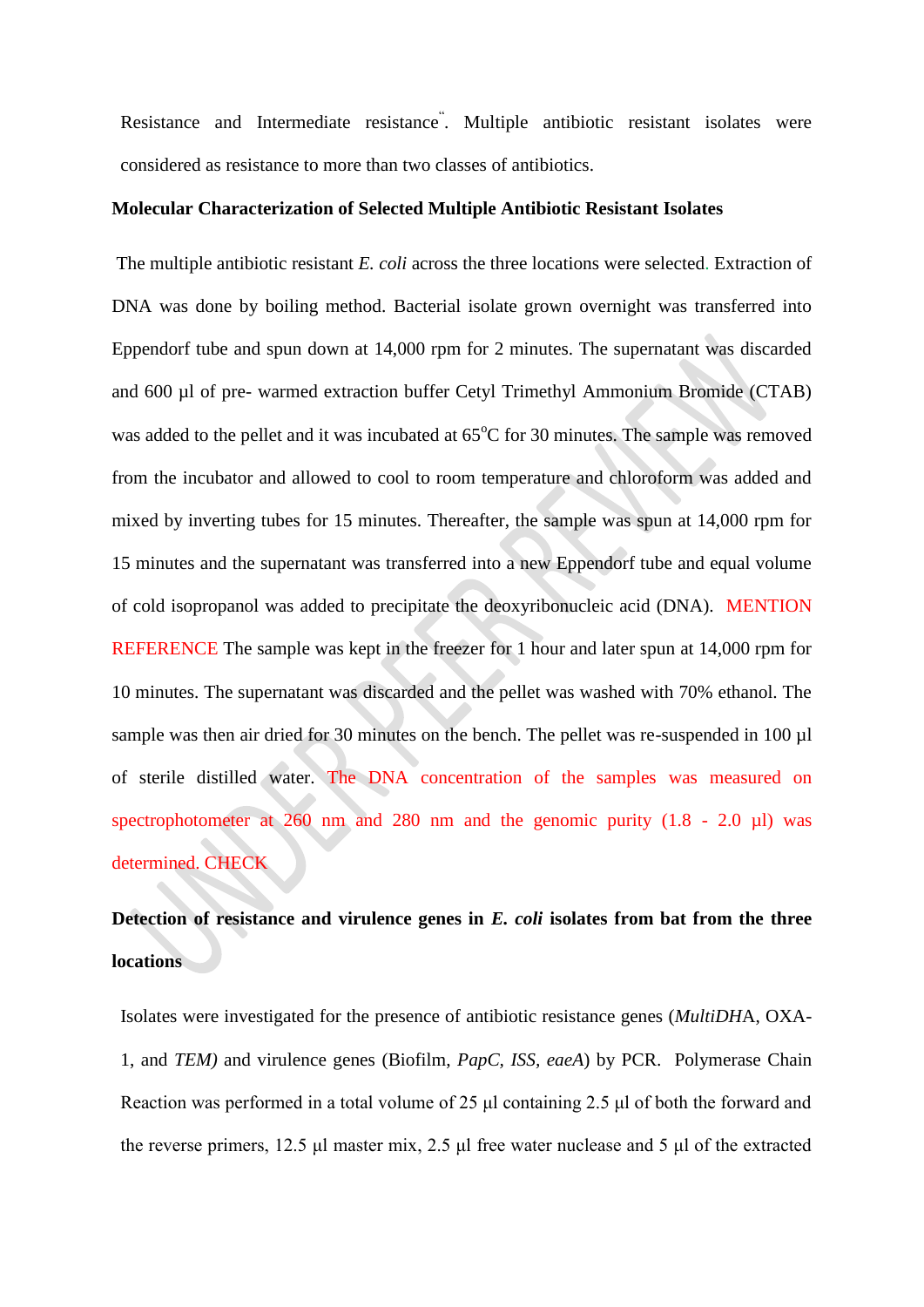DNA (as DNA template), then DNA amplification was carried out with the thermal cycler. The PCR products were electrophoresed in a 1.5% agarose gel and run at 80 V for 2 hours, stained with 1% ethidium bromide and the electrophoretic products were scanned with UVtrans-illuminator.

The primers used for the detection of resistance genes are presented in Table 1 while that for virulence genes are in Table 2

## d. Random amplified polymorphic DNA (RAPD-PCR)

Amplification of genomic DNA was made on an Agilent cycler 2200 (Germany), using the arbitrary decamers [8]. The RAPD (OPB-12) primer. Amplifications of genomic DNA were performed in a total volume of 25 μl reaction mix containing 12.5 µl of Taq polymerase 2X, (10 mM Tris-HCl (pH 9.0), 25 mM KCl, 2 mM MgCl2, 0.2 mM of each dNTP), 0.5 ul of the random primer forward and reverse sequence each and 2 µl of DNA lysate. After completion of the PCR, RAPD fragments were separated electrophoretically on 1.5% agarose gels in 1X TBE buffer, stained with ethidium bromide, and photographed on a UV transilluminator using a digital camera. Deoxyribonucleic acid from each band was amplified with the same primer more than once, and the banding patterns were compared [9].

## **Cluster analysis and construction of phylogenetic tree**

The presence or absence of each individual band of the DNA from RAPD analysis was recorded for each lane on the gel representing a given sample. The data obtained from the sequence alignment were used to plot a tree diagram using Molecular Evolutionary Genetics Analysis (MEGA) 5.0 software.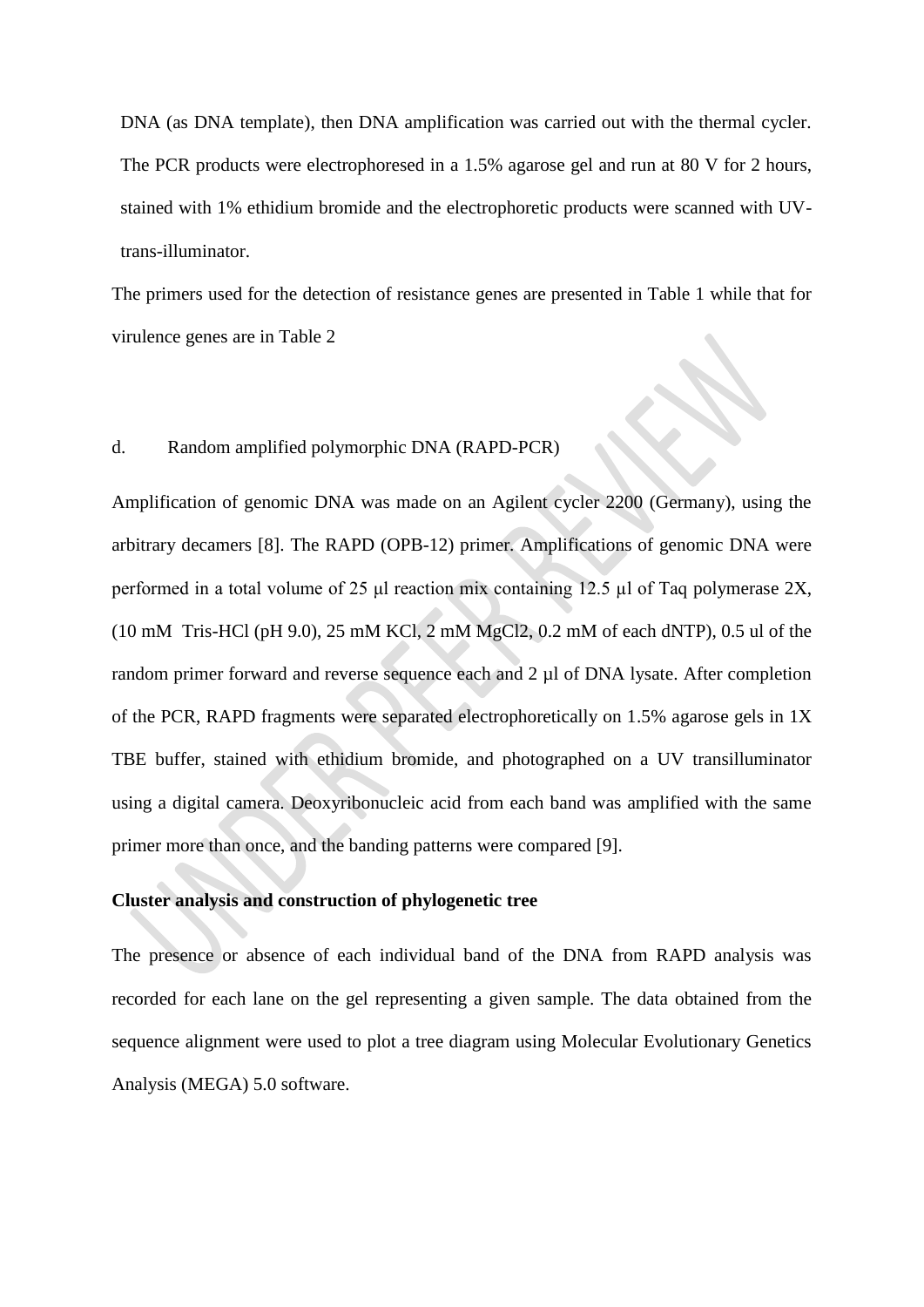### **Statistical analysis**

The data obtained were analysed using SPPS Version 17. Descriptive and frequency statistics were generated to describe the characteristics of the study population. Analysis of variance (ANOVA) test was used to test the significance of association of the variables.

**Table 1. Primers used for the detection of resistance genes in the selected multiple antibiotic resistant** *E. coli* **isolates HOW YOU DESIGNED OR FOLLWED OTHER**

| Primer     | Seguence $(5^1-3^1)$         | Amplicon  | Annealing       | References |
|------------|------------------------------|-----------|-----------------|------------|
|            |                              | Size (bp) | Temperature     |            |
|            |                              |           | $({}^{\circ}C)$ |            |
|            |                              |           |                 |            |
| MultiDHA-F | TGATGGCACAGCAGGATATTC        | 997       | 55              | [10]       |
| MultiDHA-R | <b>GCTTTGACTCTTTCGGTATTC</b> |           |                 |            |
| $OXA-1-F-$ | ATGAAAAACACAATACATATCAACTTC  | 820       | 55              | $[11]$     |

| $OXA-1-F-$ | ATGAAAAACACAATACATATCAACTTC | -820 |  |
|------------|-----------------------------|------|--|
| $OXA-1-R$  |                             |      |  |
|            | GTGTGTTTAGAATGGTGATCGCAT T  |      |  |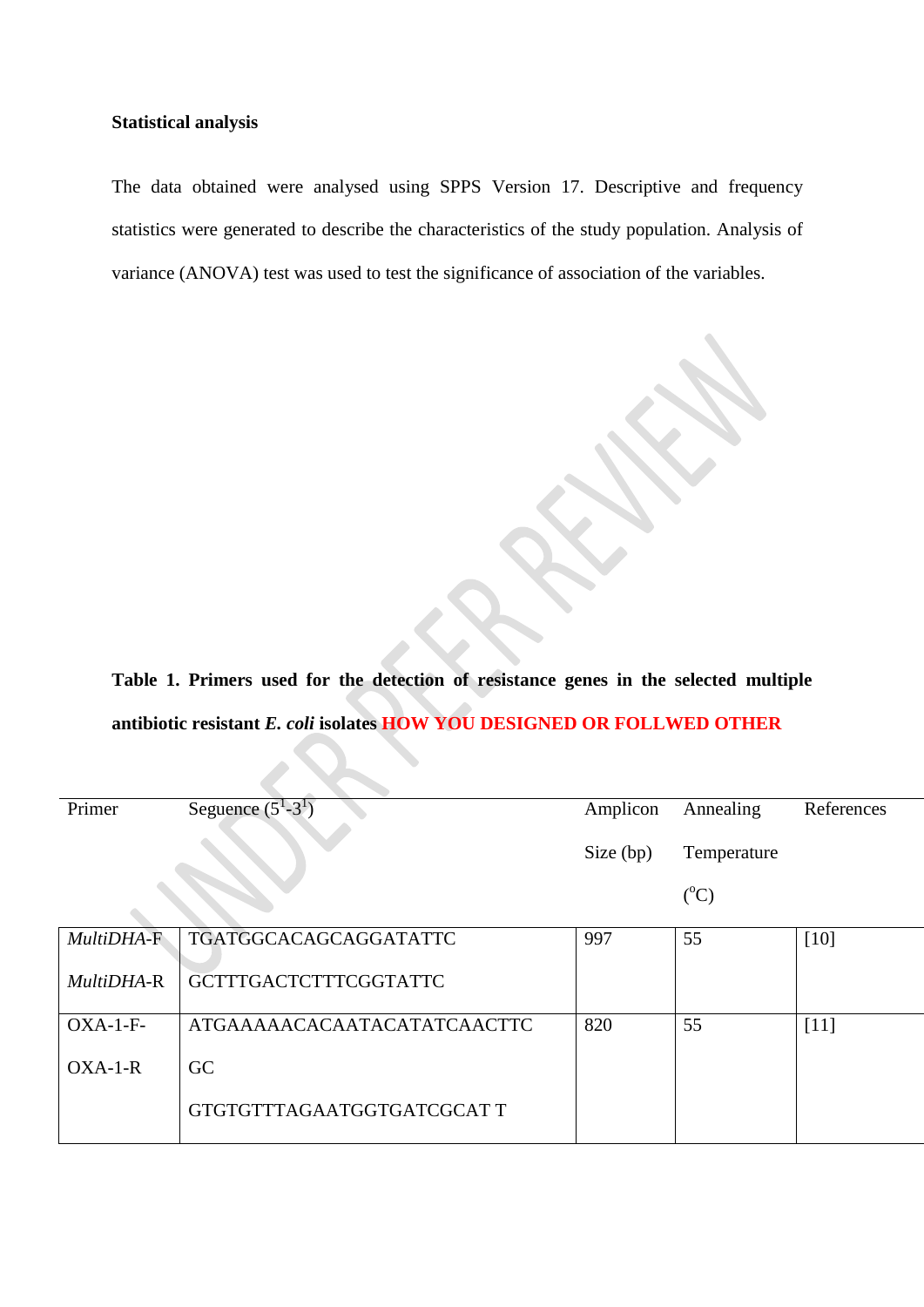| TEM-F        | GCGGAACCCCTATTT G           | 967 | ۔ ب | $\lceil 10 \rceil$ |
|--------------|-----------------------------|-----|-----|--------------------|
| <i>TEM-R</i> | <b>ACCAATGCTTAATCAGTGAG</b> |     |     |                    |

 $\overline{\mathcal{L}}$ 

**SER** 

R.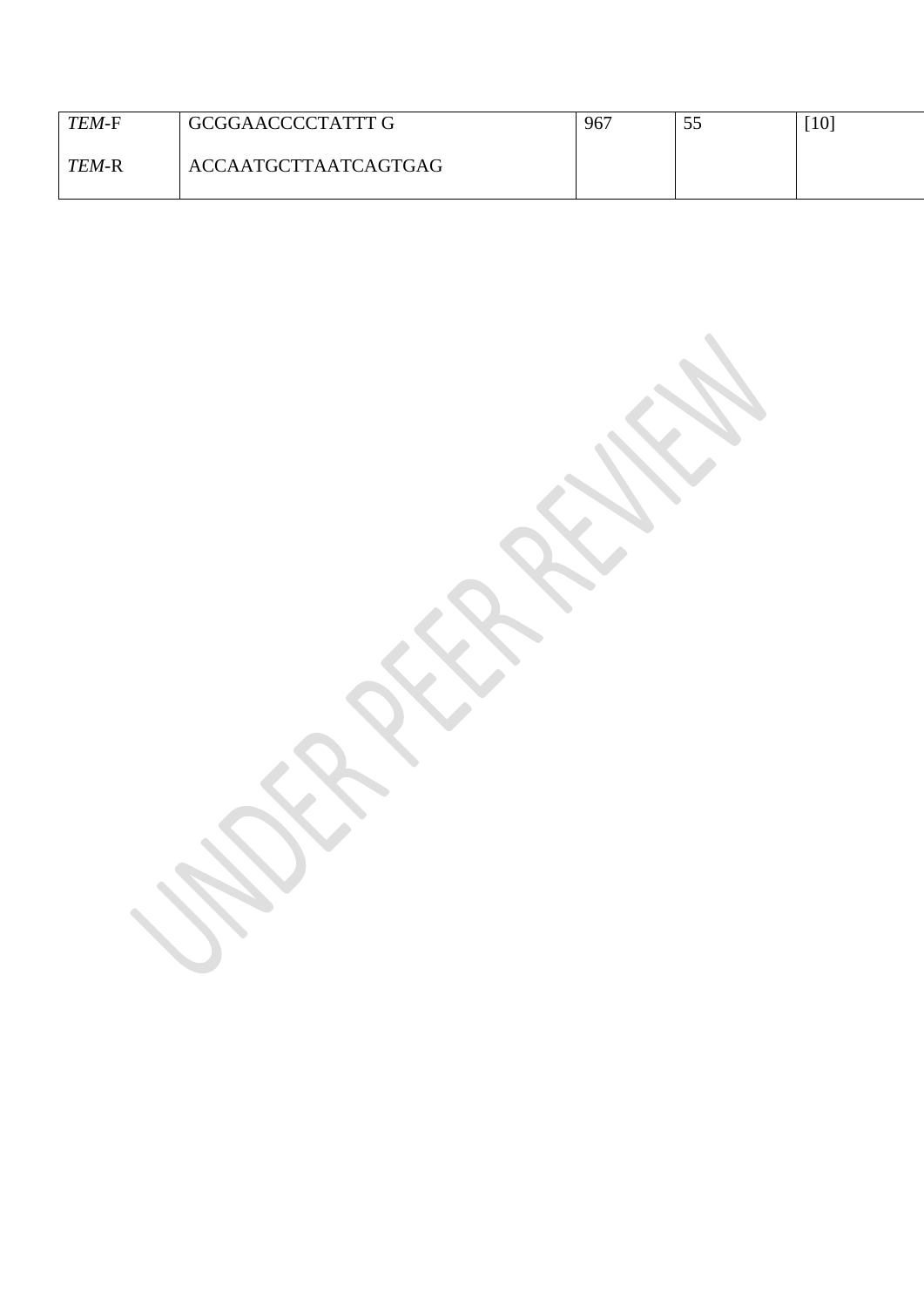| Primer           | Sequence $(5^1-3^1)$      | Amplicon  | Annealing   | References |
|------------------|---------------------------|-----------|-------------|------------|
|                  |                           |           |             |            |
|                  |                           | Size (bp) | Temperature |            |
|                  |                           |           | (0C)        |            |
|                  |                           |           |             |            |
| Biofilm-F        | GATTCAATTTTGGCGATTCCTGC   | 225       | 48          | $[12]$     |
|                  |                           |           |             |            |
| <i>Biofilm-R</i> | TAATGAAGTCATTCAGACTCATCC  |           |             |            |
|                  |                           |           |             |            |
| $PapC - F$       | GACGGCTGTACTGCAGGGTGGCG   | 328       | 60          | $[12]$     |
|                  |                           |           |             |            |
| $PapC-R$         | ATATCCTTTCTGCAGGGATGCAATA |           |             |            |
|                  |                           |           |             |            |
| ISS-F            | GGCAATGCTTATTACAGGATGTGC  | 258       | 50          | $[12]$     |
|                  |                           |           |             |            |
| $ISS- R$         | GAGCAATATACCCGGGCTTCC     |           |             |            |
|                  |                           |           |             |            |
| $eaeA-F$         | GTGGCGAATACTGGCGAGACT     | 891       | 55          | $[13]$     |
|                  |                           |           |             |            |
| $eaeA-R$         | CCCCATTCTTTTTCACCGTCG     |           |             |            |
|                  |                           |           |             |            |

# **Table 2: Primers used for the detection of virulence genes in the selected multiple antibiotic resistant** *E. coli* **isolates**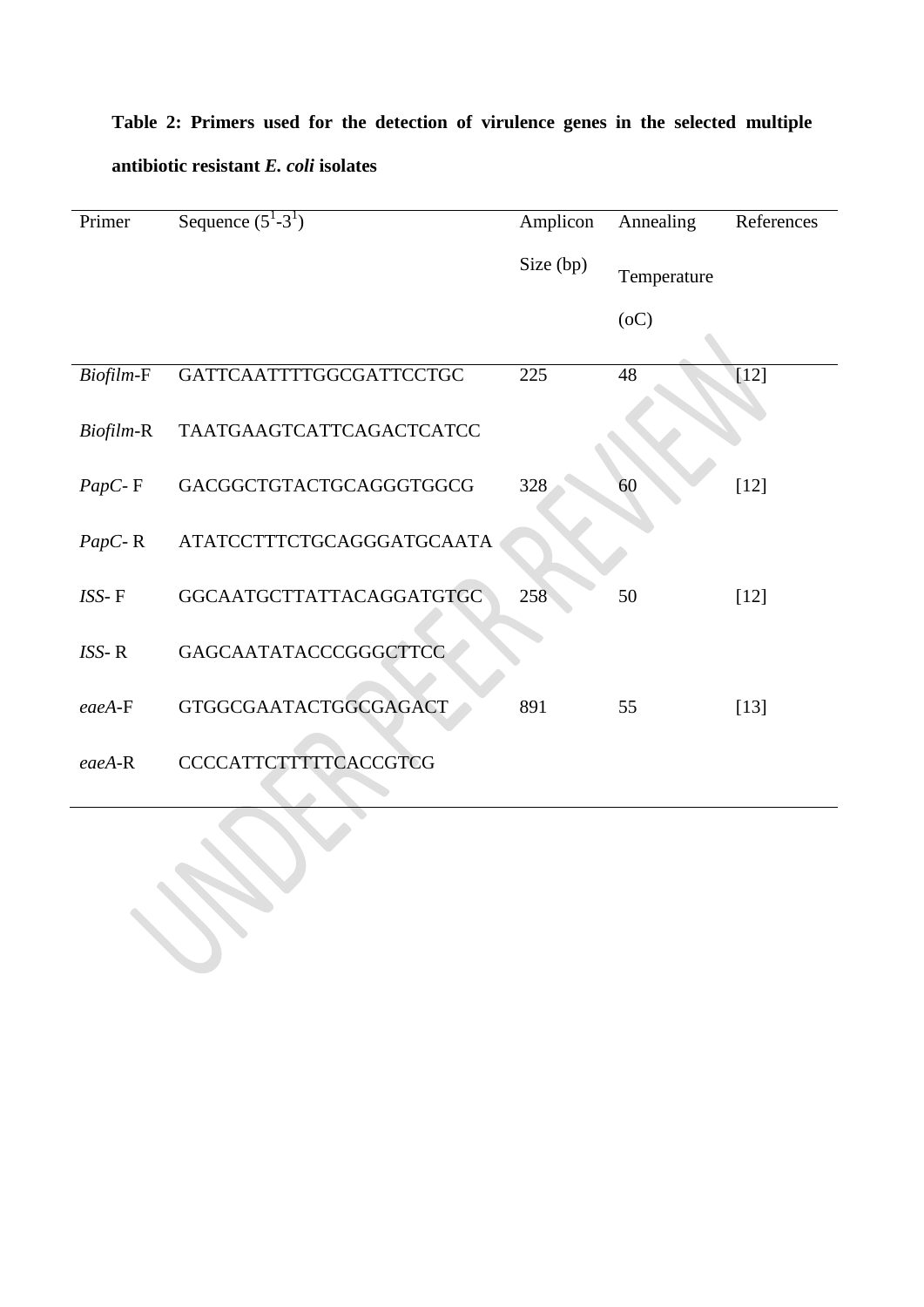#### **RESULTS**

The distribution of *E. coli* isolates recovered from bats faecal samples collected from the three cities (Ile-Ife, Osogbo and Ilesa) in Osun State is shown in Table 3. Thirty-six (10.68%) *Escherichia coli* isolates were recovered from the three locations**.**

| <b>Locations</b> | Samples (n) | Total no of E. coli $(\% )$ |
|------------------|-------------|-----------------------------|
|                  |             |                             |
| Ile-Ife          | 48          | $17(47.2\%)$                |
|                  |             |                             |
| Osogbo           | 23          | $11(30.6\%)$                |
|                  |             |                             |
| Ilesa            | 30          | $8(22.2\%)$                 |
|                  |             |                             |
| <b>Total</b>     | <b>101</b>  | 36 (10.68%)                 |
|                  |             |                             |
|                  |             |                             |

**Table 3. The distribution of E. coli isolates** 

Table 4 depicts the percentage resistance of the *Escherichia coli* isolates to specific antibiotic and class of antibiotics. For Ife isolates, resistance was high to augmentin (94.12 %) and least percentage resistance (11.77 %) was recorded against capabenem, nitrofurans, sulphonamides and tetracycline. *Escherihia coli* isolates from Osogbo location were resistant to ceftazidime (90.91%), amoxicillin (81.82%) and cefuroxime and cefexime with 72.73% each. The least percentage resistance was observed in nitrofurans, sulphonamides and tetracycline as 18.18%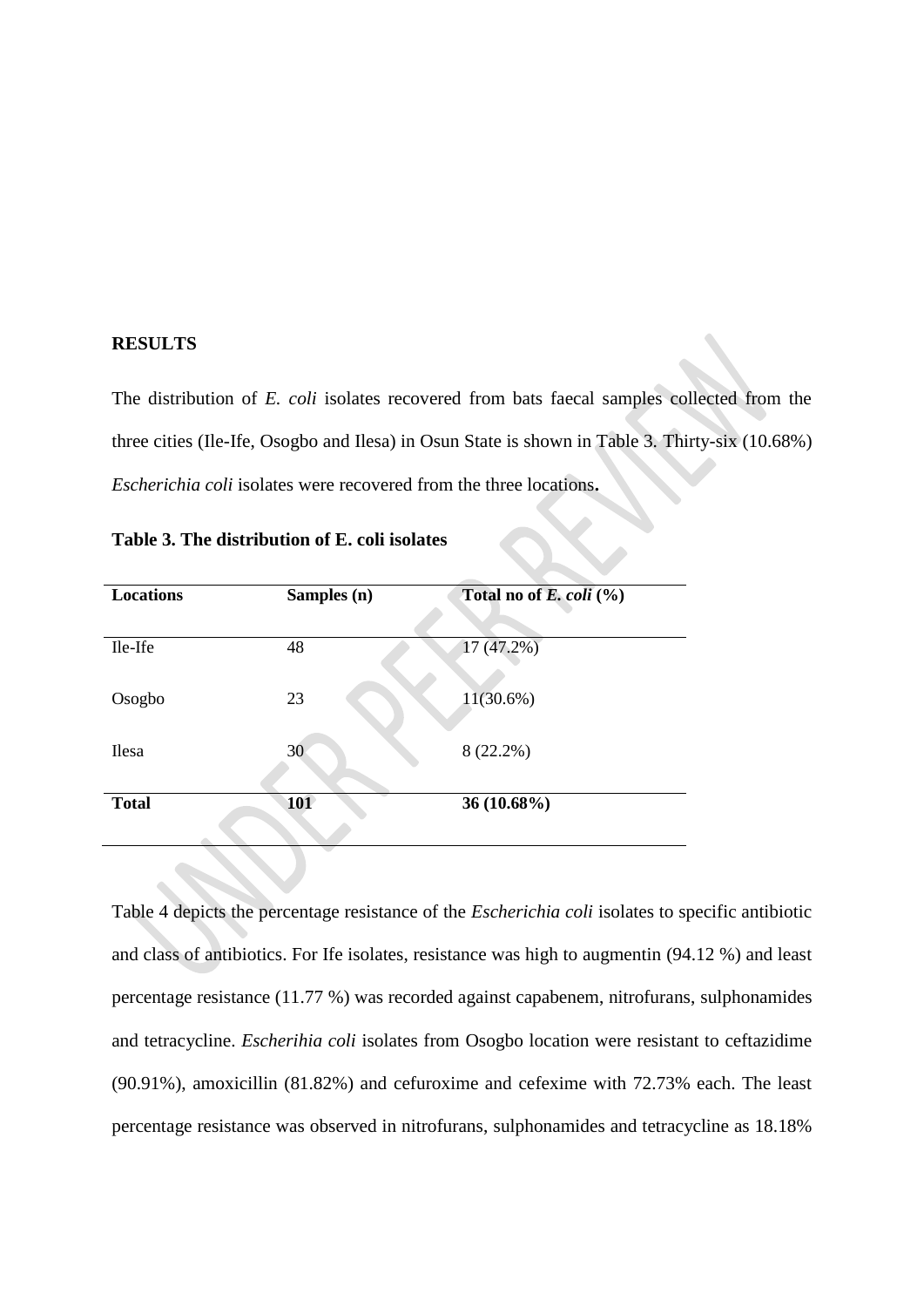each. The isolates from Ilesa location was 100% resistance to augmentin, cefuroxime (62.5%) and least to amoxicillin/clavulanic acid, penicillin and aminoglycosides as 12.5% each.

Table 5 shows the MAR EXPAND pattern of *E. coli* from bat faecal samples across the three locations in Osun State. Diversities of MAR patterns were observed with isolates showing resistance to ampicillin, cefuroxime, ceftazidime, augmentin and amoxicillin/clavulanic acid across the three locations.

There was no statistically significant difference (P≥0.5) in the percentage antibiotic resistance across the three locations.

.

# **Table 4. Resistance of the** *Escherichia coli* **isolates to specific antibiotic and class of antibiotics**

| <b>Class of antibiotics</b> | Specific antibiotics $(\mu g)$ | Number of resistant isolates in each |           |                  |
|-----------------------------|--------------------------------|--------------------------------------|-----------|------------------|
|                             |                                | locations $(\% )$                    |           |                  |
|                             |                                | Ile-Ife                              | Osogbo    | <b>Ilesa</b>     |
|                             |                                | $(n=17)$                             | $(n=11)$  | $(n=8)$          |
| Penicillins                 | Ampicillin                     | 5(29.41)                             | 4(36.36)  | 1(12.5)          |
| Cephalosporins              | Cefotaxime                     | 4(23.53)                             | $\theta$  | $\boldsymbol{0}$ |
| (Cephems)                   | Cefuroxime                     | 12(70.59)                            | 8 (72.73) | 5(62.5)          |
|                             | Cefixime                       | $\boldsymbol{0}$                     | 8 (72.73) | $\boldsymbol{0}$ |
|                             | Ceftazidime                    | 8 (47.06)                            | 10(90.91) | 2(25)            |
| Beta-Lactamase              | Augmentin                      | 16(94.12)                            | 6(54.55)  | 8 (100)          |
| Inhibitor                   | Amoxicillin/                   | 4(23.53)                             | 9(81.82)  | 1(12.5)          |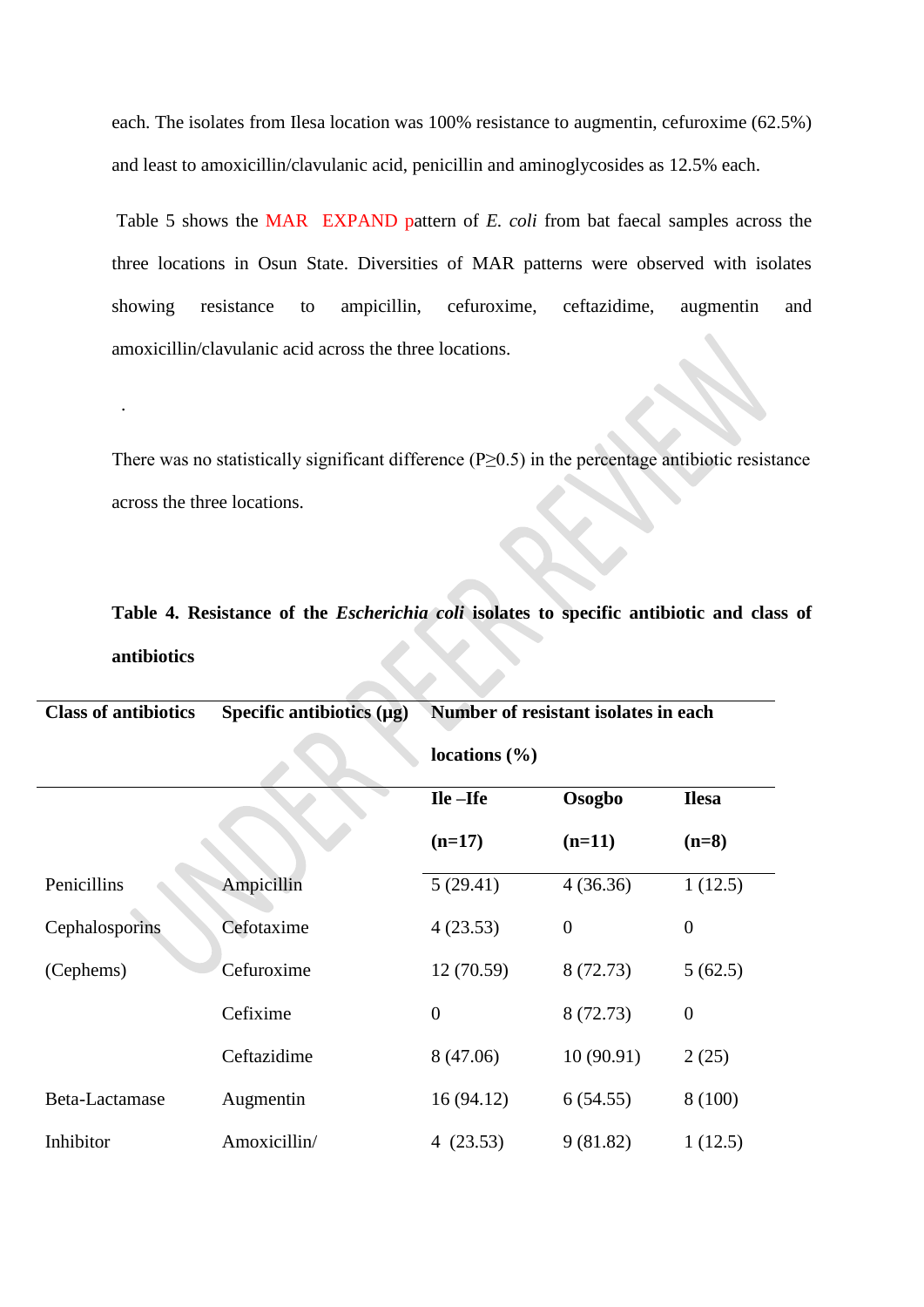|                    | clavulanic acid   |                |                |                  |
|--------------------|-------------------|----------------|----------------|------------------|
| Carbapenems        | Eterpenem         | 2(11.77)       | 3(27.27)       | $\boldsymbol{0}$ |
|                    | Meropenem         | 2(11.77)       | 3(37.27)       | $\boldsymbol{0}$ |
| <b>Nitrofurans</b> | Nitrofurantoin    | 2(11.77)       | 2(18.18)       | $\boldsymbol{0}$ |
| Fluoroquinolones   | Ciprofloxacin     | $\overline{0}$ | $\overline{0}$ | $\overline{0}$   |
|                    | Oflaxacin         | $\overline{0}$ | $\overline{0}$ | $\boldsymbol{0}$ |
| Sulphonamides      | Sulphomethaxozole | 2(11.77)       | 2(18.18)       |                  |
| Tetracycline       | Tetracycline      | 2(11.77)       | 2(18.18)       | 0                |
|                    |                   |                |                |                  |

k.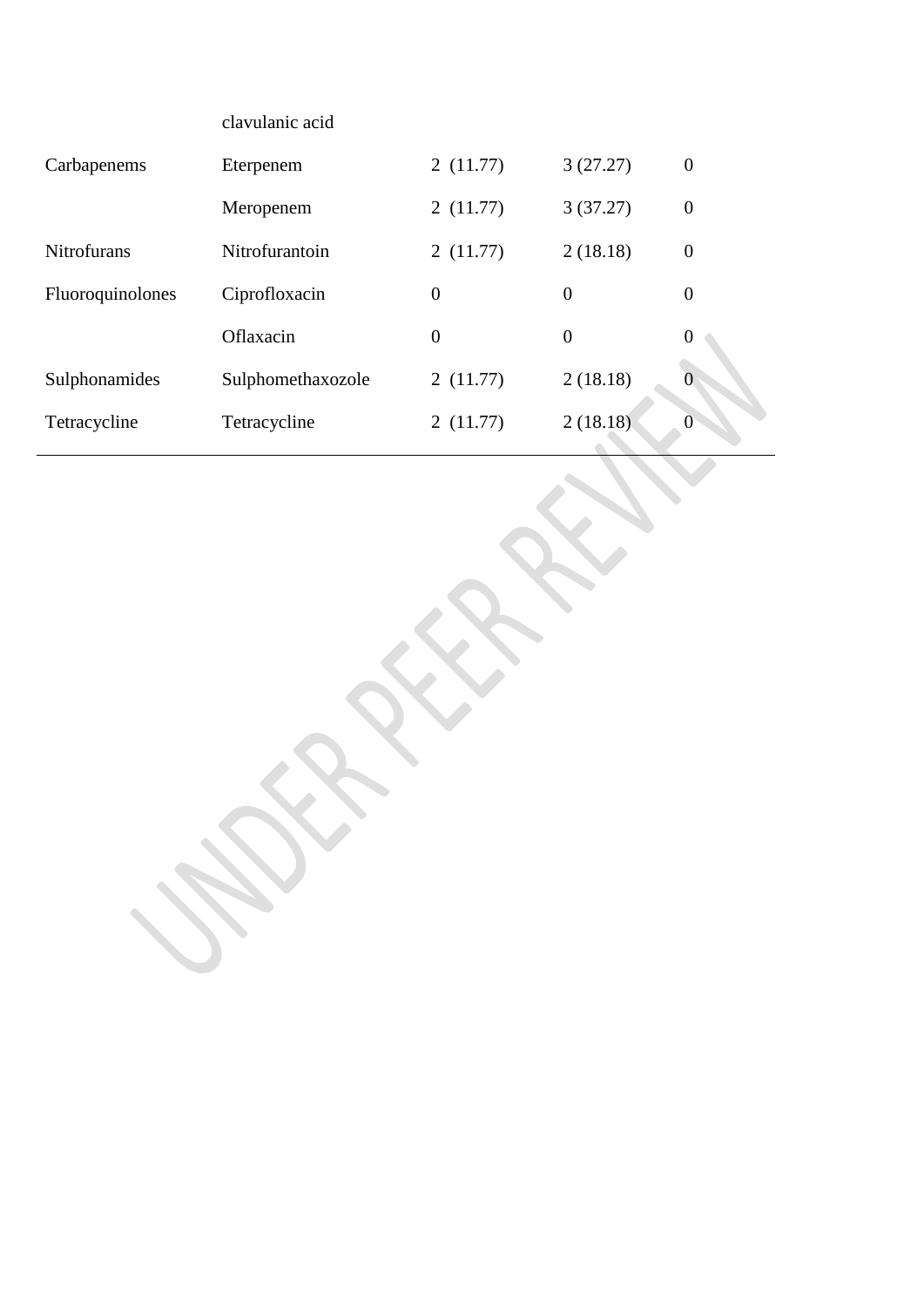# **Table 5. Multiple antibiotic resistance (MAR) pattern of** *Escherichia coli* **from bat**

## **faecal samples in Osun State**

| Isolates | Multiple Antibiotic Resistance pattern           | Freq             | No of MAR pattern | Overall    |
|----------|--------------------------------------------------|------------------|-------------------|------------|
| Location |                                                  |                  |                   |            |
| Ile Ife  | AUG, CAZ, CRX                                    | $\sqrt{6}$       | 6                 | $\sqrt{6}$ |
|          | AUG, AMC, AMP, CXM                               | $\overline{c}$   |                   |            |
|          | AUG, AMC, AMP, CRX,                              |                  |                   |            |
|          | AUG, CAZ, CRX, CXM,                              |                  |                   |            |
|          | AUG, AMP, CAZ, CRX, ETP, MEM SXT, NIT, TE        |                  |                   |            |
|          | AUG, AMC, AMP, CRX, ETP, MEM SXT, NIT, TE        |                  |                   |            |
| Osogbo   | AMC, CAZ, CXM                                    | $\mathbf{2}$     | 11                | 8          |
|          | AMC, CAZ, CRX, CXM                               | $\boldsymbol{2}$ |                   |            |
|          | AMC, CAZ, CRX, CXM, CTX                          | $\mathbf{1}$     |                   |            |
|          | AUG, CAZ, CRX, CXM, CTX                          | $\mathbf{2}$     |                   |            |
|          | AMC, AMP, AUG, CAZ, GEN                          | $\mathbf{1}$     |                   |            |
|          | AUG, AMC, AMP, CRX, ETP, MEM NIT, TE             | $\mathbf{1}$     |                   |            |
|          | AMC, AMP AUG, CAZ, CRX, CXM, ETP, MEM SXT AMC, 1 |                  |                   |            |
|          | AUG, AMP, CAZ, CRX, ETP, MEM SXT, NIT, TE        | $\mathbf{1}$     |                   |            |
| Ilesa    | AUG, CRX,                                        | 3                | $\overline{4}$    | 4          |
|          | AUG, AMP                                         | 3                |                   |            |
|          | AUG, CAZ, CRX,                                   | $\mathbf{1}$     |                   |            |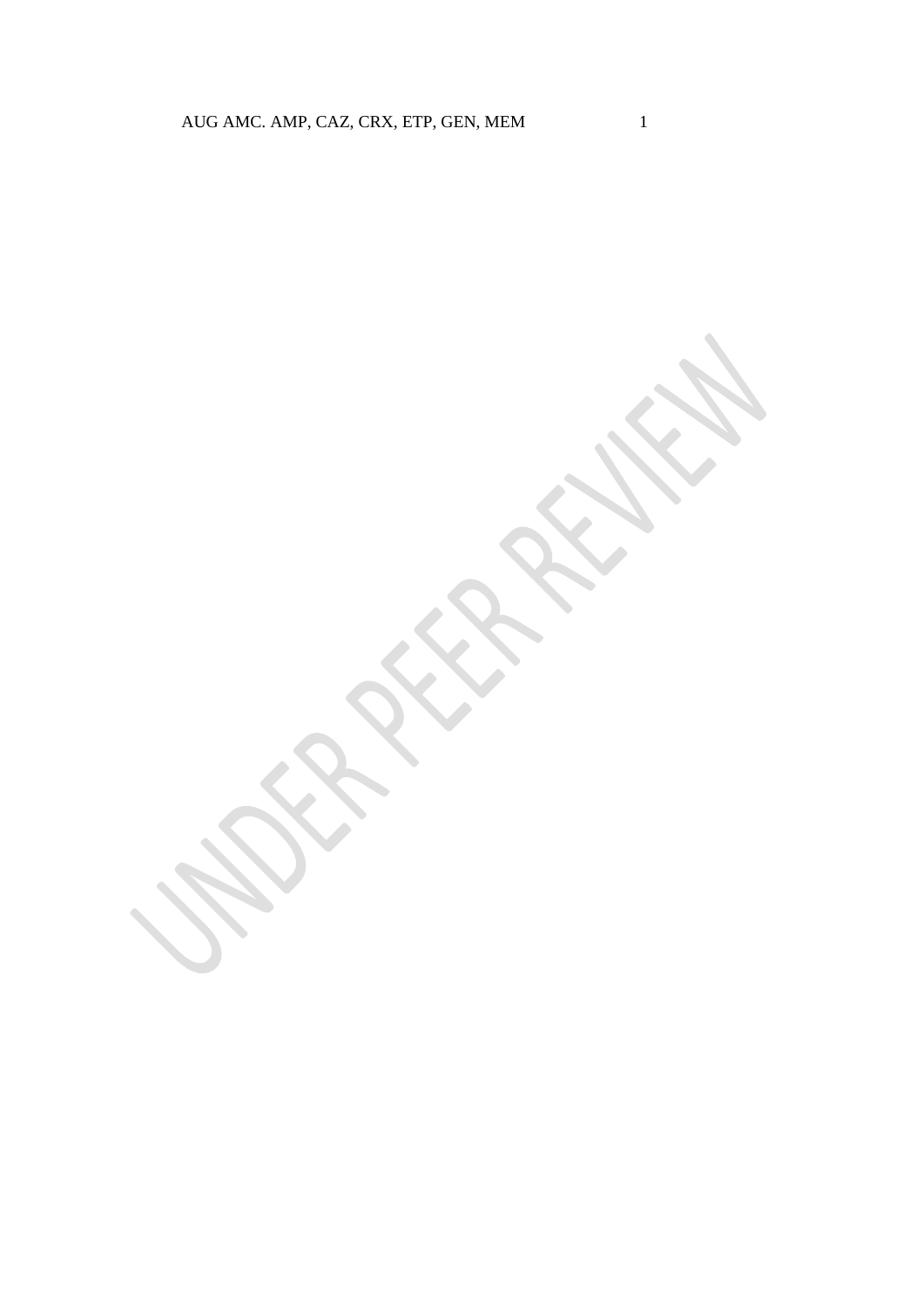### **Distribution of resistance genes in the multiple antibiotic-resistant** *Escherichia coli*

The antibiotic resistance genes present in the multiple antibiotic resistant *Escherichia coli* isolates are shown on Table 4. *Multi DHA* -997bp gene was detected in all the isolates (100%) and *TEM* -964 bp (66.67 %.). However, *OXM* genes was not detected in any of the isolates profiled.





*coli*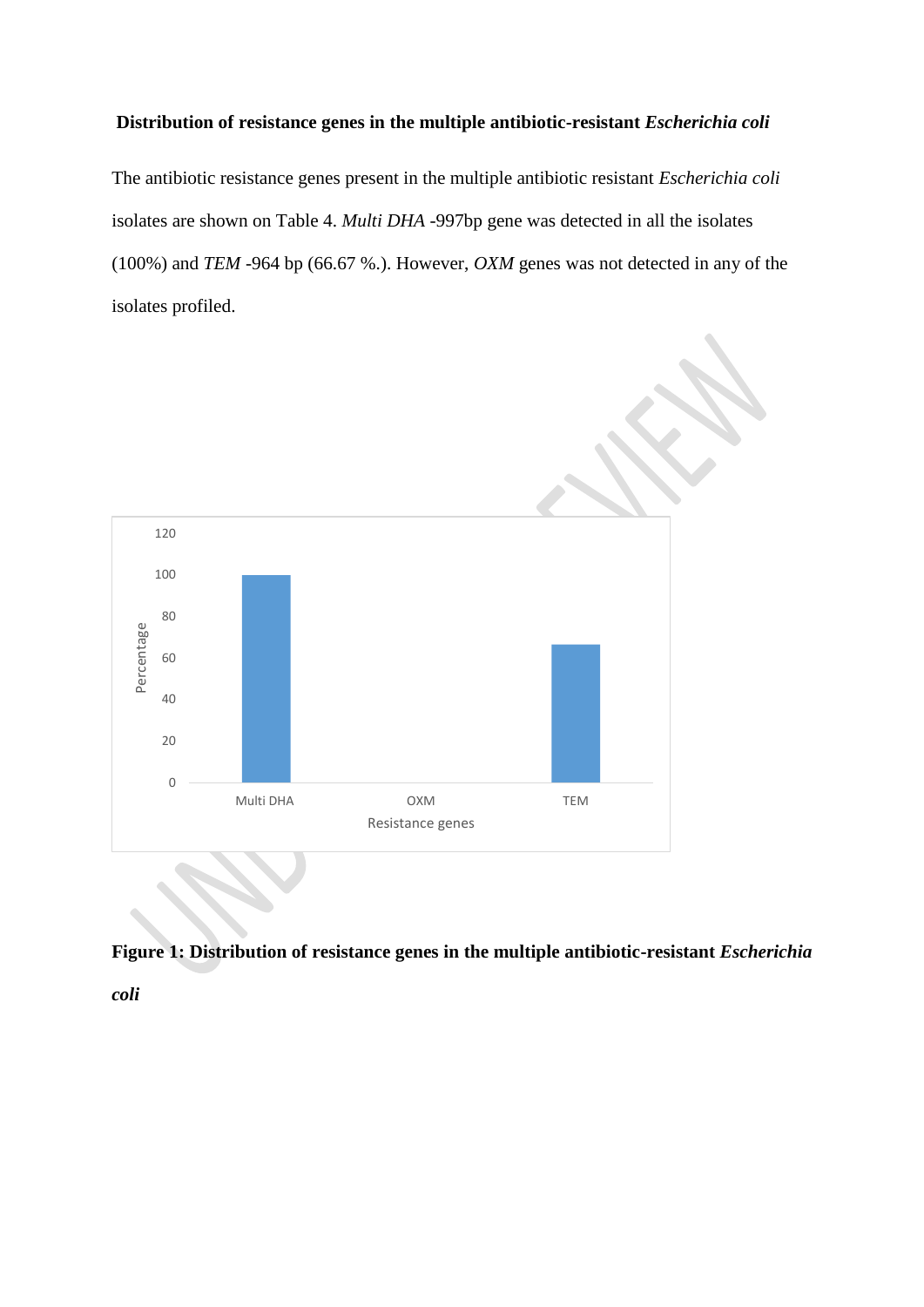

**Plate 1: Agarose gel electrophoresis of** *MULTIDHA* **(997 bp) amplicons of the selected multiple antibiotic-resistant** *E. coli* **isolated from the bats faecal samples from the three locations in Osun State.**

Lane M –DNA Ladder (100 bp).

Lanes 1 to 6 were amplicons from *E. coli* (IF11, IF26, OS55, OS83, OS62, IL42,

respectively).

 $IF = Isolates from Ife$ 

OS= Isolates from Osogbo

IL= Isolates from Ilesa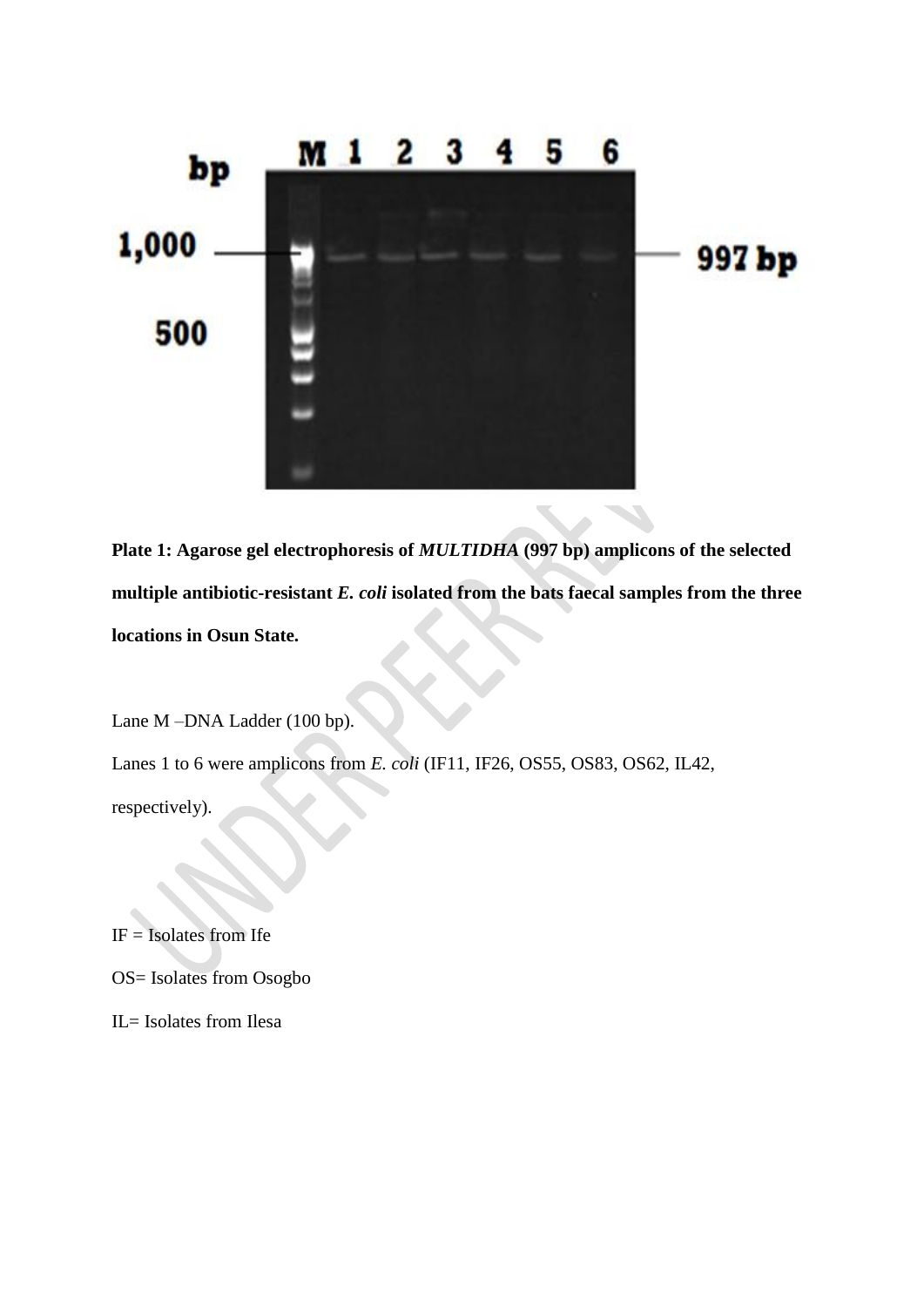

**Plate 2: Agarose gel electrophoresis of** *TEM* **(964 bp) amplicons of the selected multiple antibiotics-resistant** *E coli* **spp isolated from the bats faecal samples from three locations in Osun State.**

Lane M –DNA Ladder (100 bp).

Lanes 1 to 6 were amplicons from *E. coli* (IF11, IF26, OS55, OS83, OS62, IL42,

respectively).

 $IF = Isolates from Ife$ 

OS= Isolates from Osogbo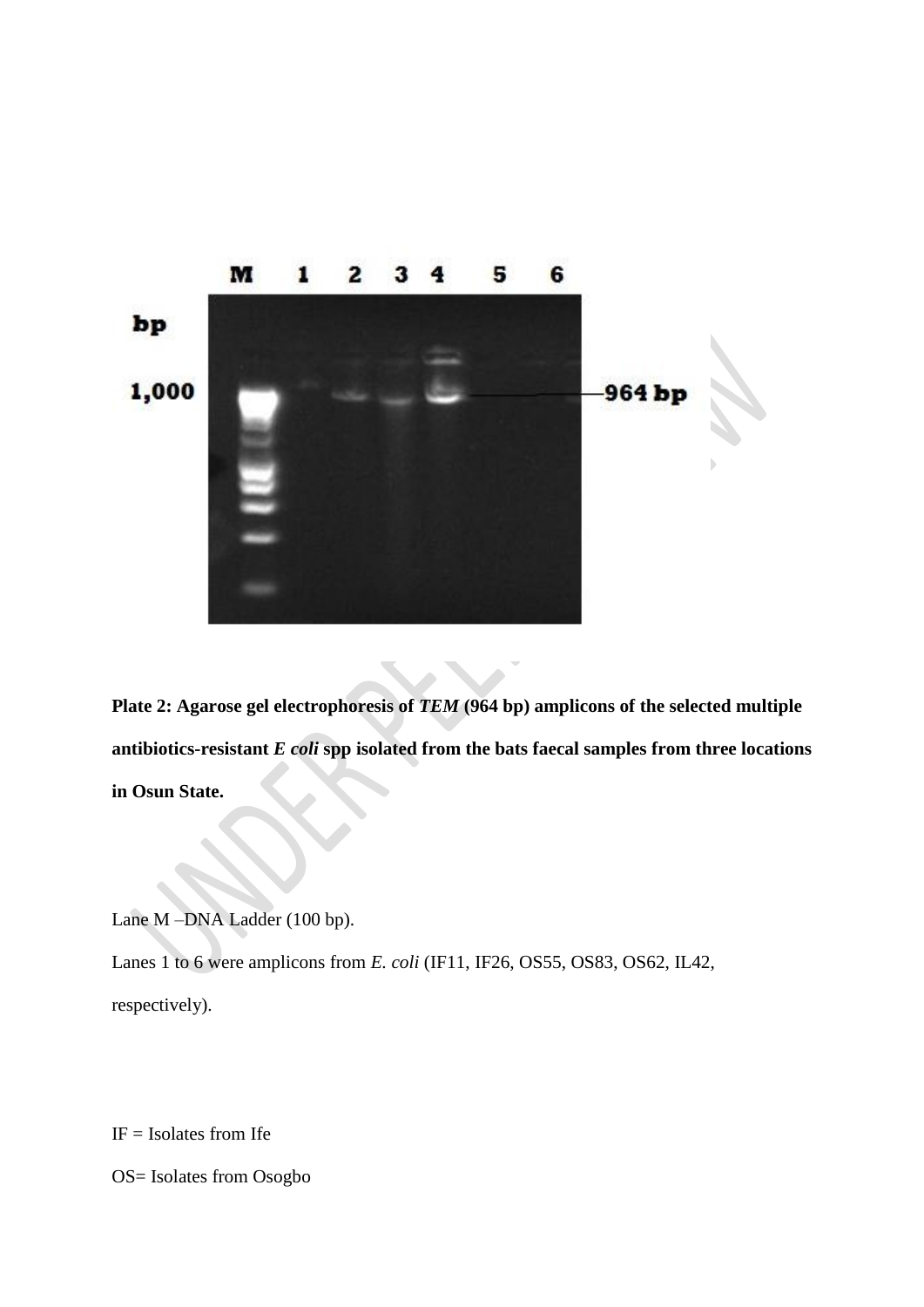### **Distribution of virulence genes in the multiple antibiotic-resistant** *Escherichia coli*

The occurrence of e*aeA* genes was high (83.33 %), while *PAPC* and *ISS* genes were 16.67 %. However, non of the isolates tested negative for biofilm Production (Plate 3). The agarose gel electrophoresis of e*aeA* (891 bp) amplicons and Plate 4 shows the agarose gel electrophoresis of *ISS* (258 bp) and *PAPC* (328 bp) amplicons of the multiple antibiotic resistant *E. coli* from the bats faecal samples from the three locations in Osun State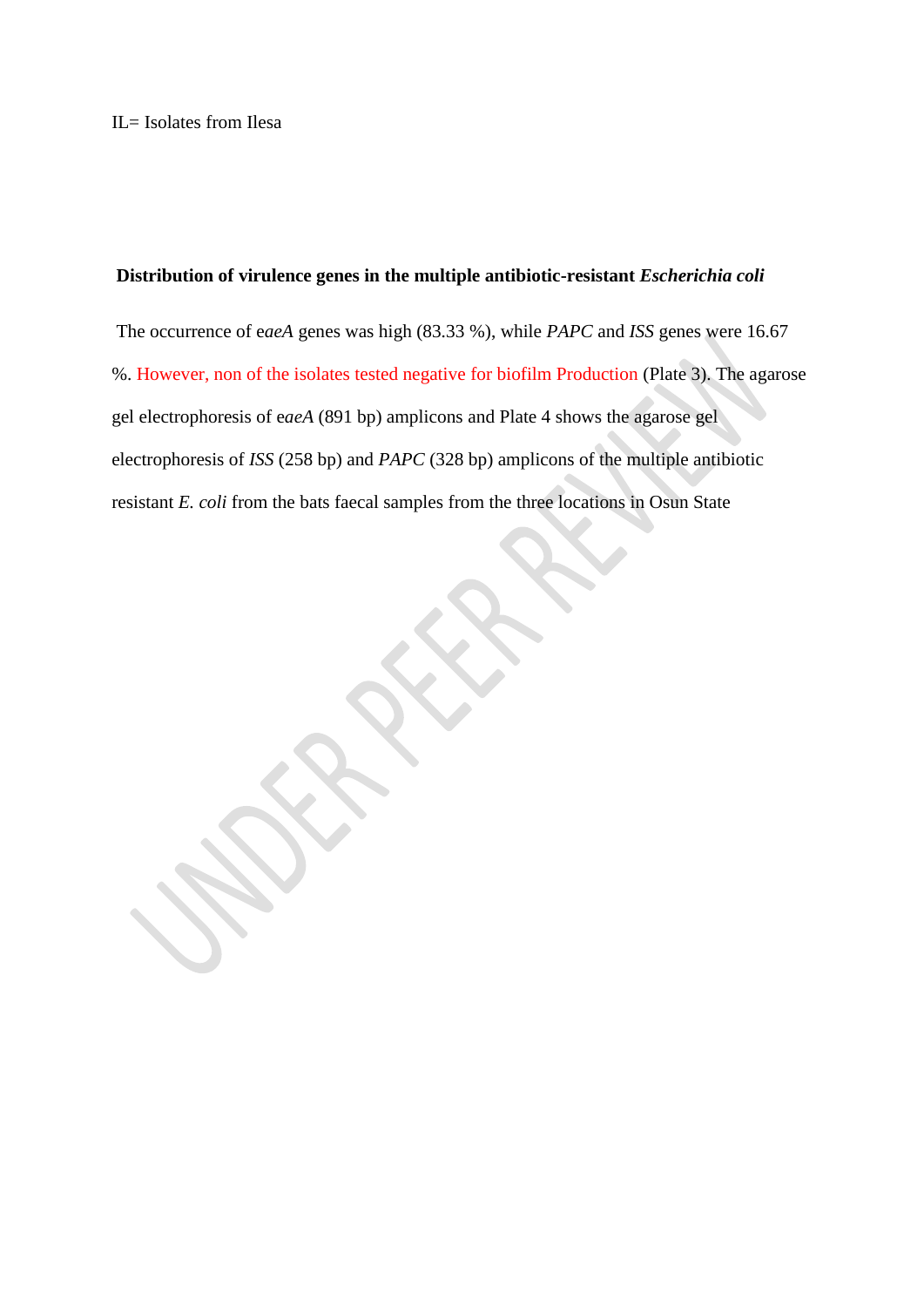



*coli*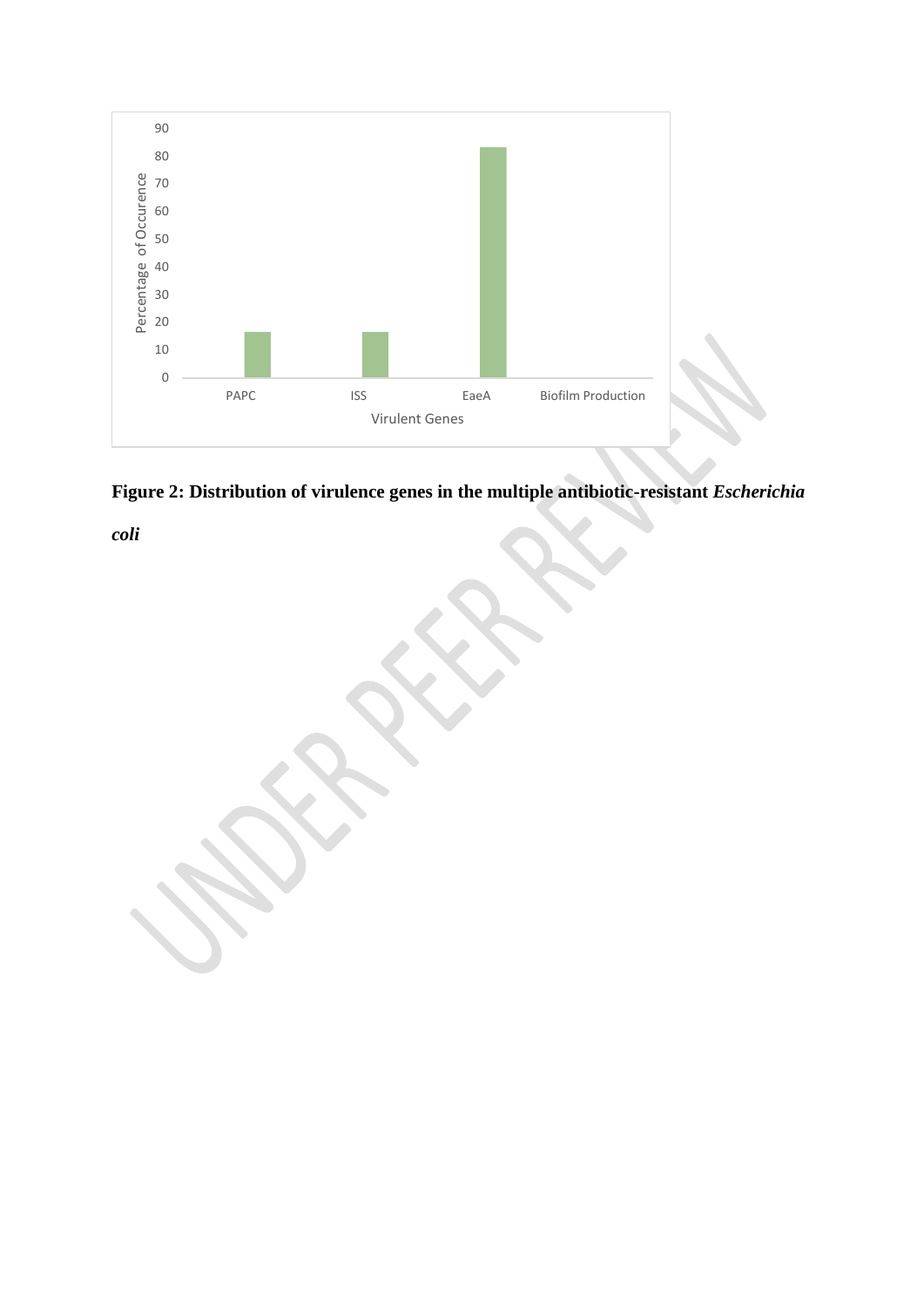

**Plate 3: Agarose gel electrophoresis of** *EaeA* **(891 bp) amplicons of the selected multiple antibiotic-resistant** *E. coli* **isolated from the bats faecal samples from the three locations in Osun State.**

Lane M –DNA Ladder (100 bp).

Lanes 1 to 6 were amplicons from *E. coli* (IF11, IF26, OS55, OS83, OS62, IL42,

respectively).

IF = Isolates from Ife

OS= Isolates from Osogbo

IL= Isolates from Ilesa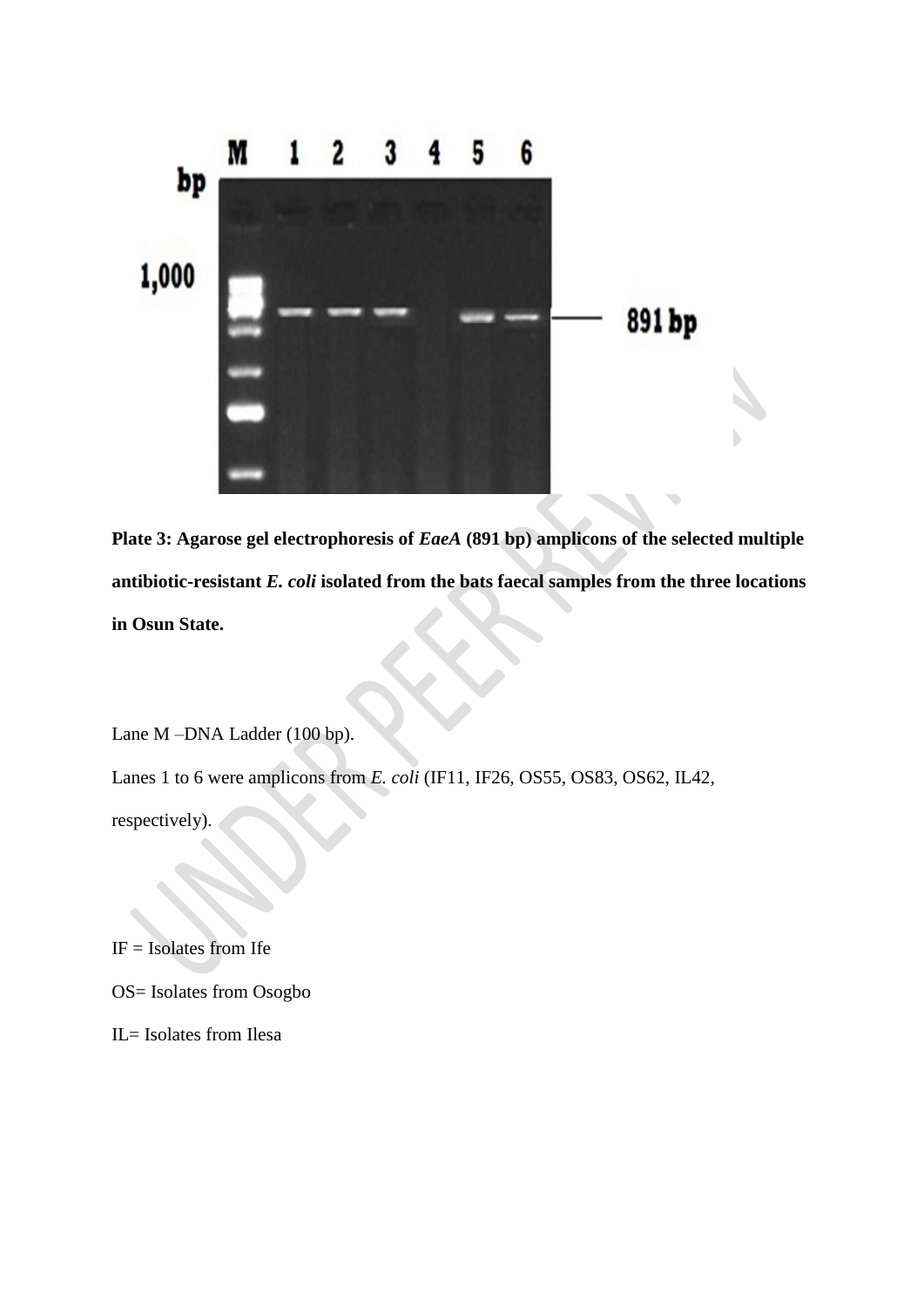

**Plate 4: Agarose gel electrophoresis of** *ISS* **(258 bp)** *PAPC* **(328 bp) amplicons of selected multiple antibiotic-resistant** *E. coli* **isolated from the bats faecal samples from the three locations in Osun State.**

Lane M –DNA Ladder (100 bp).

Lanes 1 to 6 were amplicons from *E. coli* (IF11, IF26, OS55, OS83, OS62, IL42,

respectively).

 $IF = Isolates from Ife$ 

OS= Isolates from Osogbo

IL= Isolates from Ilesa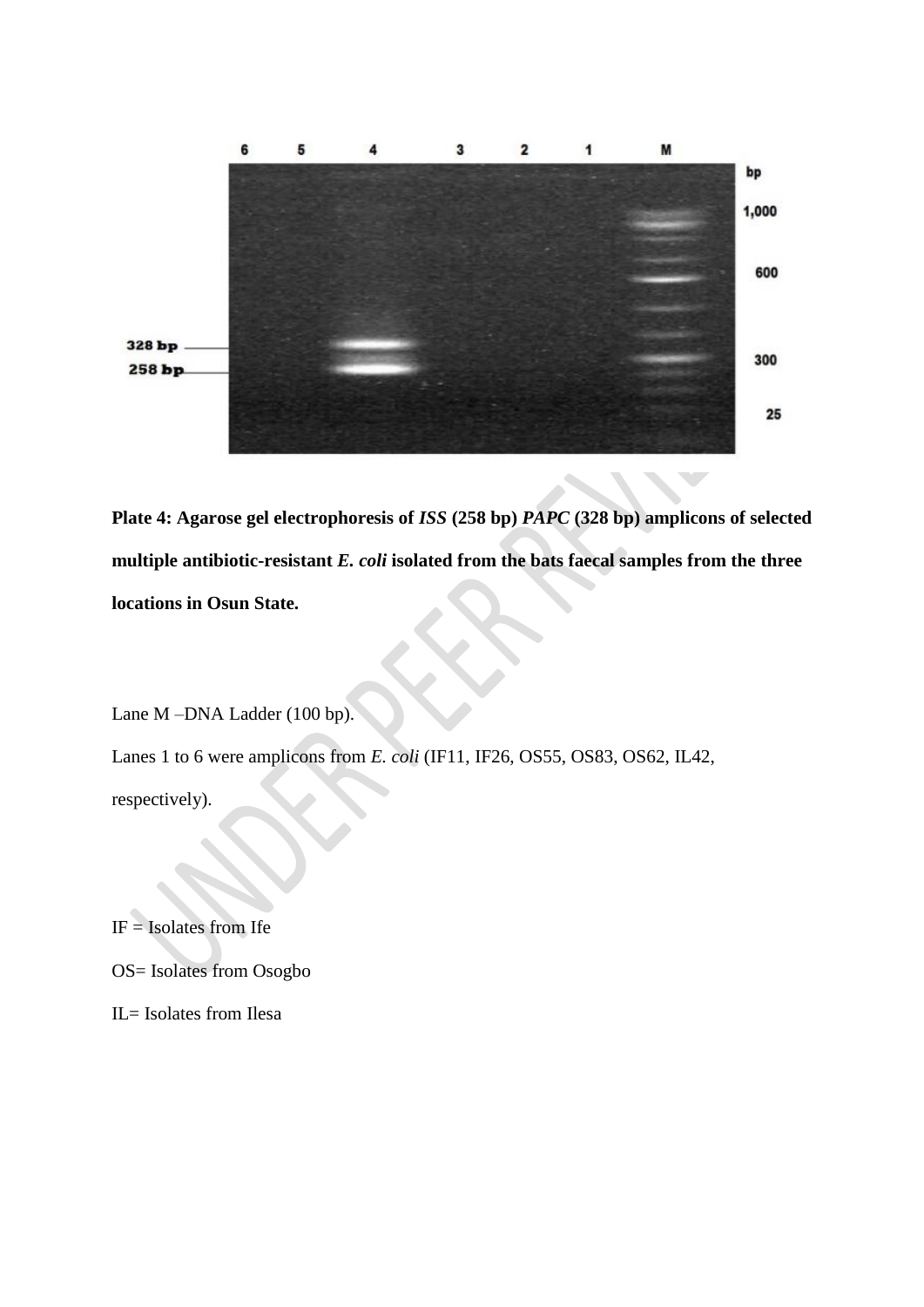

# **Fig 3: Dendogram of the selected multiple antibiotic resistant** *E.coli* **isolated from bat faecal samples from the three locations in Osun State.**

Isolates IF11, IF26, OS55, OS83, OS62, IL42, were selected antibiotic antibiotic resistant *E. coli* isolated from bats faecal samples from the three locations in Osun State.

IF= Isolates from Ile-Ife

- OS= Isolates from Osogbo
- IL= Isolates from Ilesa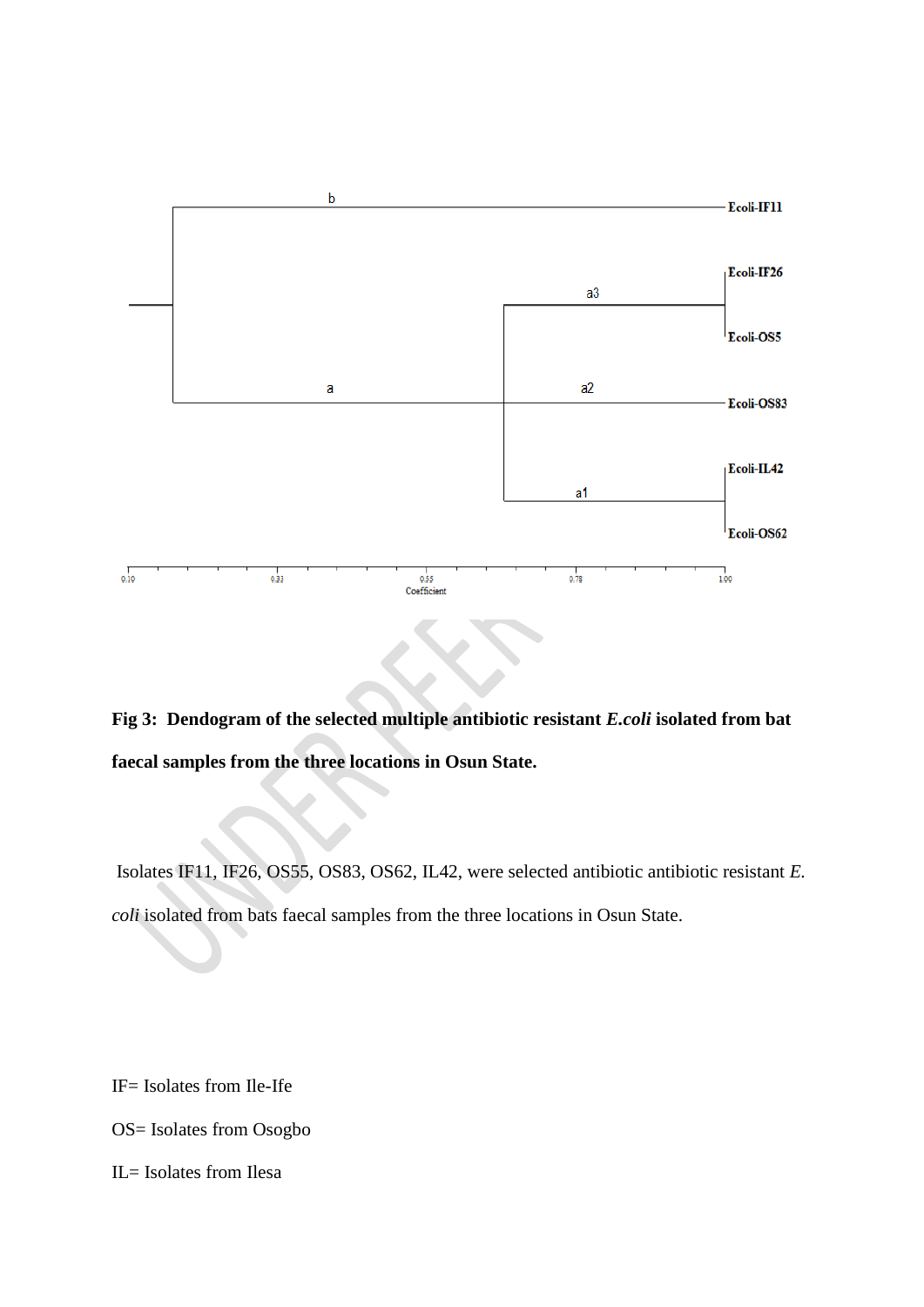# **Table 6 Virulence genes detected among multiple antibiotics resistant** *E. coli* **isolates obtained from faecal samples of straw coloured fruit bats**

| Virulence genes      | No. of isolates |                | Phylogenetic |                |              |
|----------------------|-----------------|----------------|--------------|----------------|--------------|
| profiles detected by |                 | group          |              |                |              |
| <b>PCR</b>           |                 |                |              |                |              |
|                      |                 |                |              |                |              |
|                      |                 | $a\dot{a}$     | a2           | a3             | $\mathbf{b}$ |
| EaeA                 | $\overline{5}$  | $\overline{2}$ |              | $\overline{2}$ |              |
| <b>ISS</b>           | $\mathbf{1}$    |                |              |                |              |
| $PAPC$               | $\mathbf{1}$    |                |              |                |              |
| Biofilm production   |                 |                |              |                |              |
|                      |                 |                |              |                |              |
|                      |                 |                |              |                |              |

## **DISCUSSION AND CONCLUSION**

In this study, *Escherichia coli* had a prevalence of 47.2 %, 30.6 % and 22.2 % in Ile-Ife, Osogbo and Ilesa locations respectively. This percentage occurrence was relatively low compared to 50.5 % occurrence reported by [14] in zoonotic bacteria among illegally traded wild birds in Rio de Janeiro. The result of this present study can be compared to the work of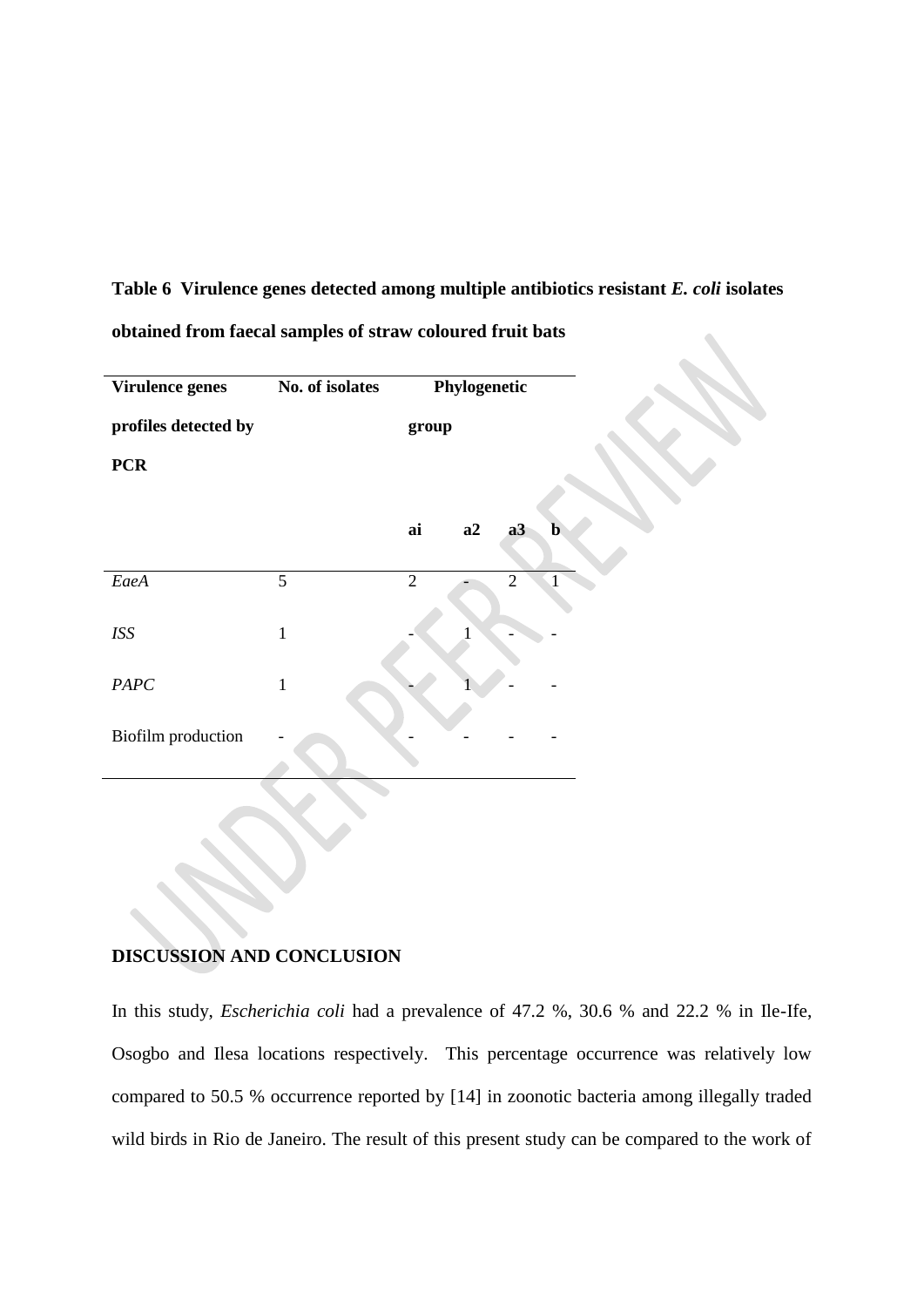[15] which reported the presence of *E. coli* in the faecal samples of straw coloured fruit bats in Ile-Ife, Nigeria.

Considering the growing interest and effort in the study of antimicrobial resistance in wildlife, the information on bats is still limited especially in Africa. A few studies that were available [15] [6] recorded antimicrobial resistance in straw coloured fruits bats.

The flight capacity and ability to migrate from one region to another of bats, allow them to be more easily exposed to antimicrobials, increasing the risk of developing, changing or acquiring a new microbiota. The bacteria transmitted by bats are of a public health issue that is, even more difficult to eradicate and/or controlled [15].

The sensitivity pattern of the bats faecal *E. coli* Isolates from the three locations particularly ciprofloxacin and ofloxacin from the class Fluoroquinolones may be due to the non-frequent use in agricultural practice for animal feeds, and non-abuse of the antibiotics. Bacterial isolates showed high resistance of 94.12 %, 54.55 %, and 100 % to augmentin in Ile-Ife, Osogbo and Ilesa, respectively. This agrees with the study of [16] who reported a relatively higher (92 %) resistance to augmentin among the *E. coli* isolates from faecal samples among free range chickens, broilers and bats in Ile-Ife. Carbapenemases are β-lactamases with a wide hydrolytic spectrum. These enzymes inactivate almost all hydrolyzable β-lactams including the carbapenems as a unique, additional substrate. Carbapenemases are among βlactamases from Ambler class A, B and D [17]. In the present study, eterpenem and meropenem were the antibiotics used in this class. The percentage resistance although low, but was significant across the three locations. In a study conducted by [18], the occurrence of antimicrobial resistance in *E. coli* strains isolated from bats in Mexico was much higher than in other mammals. The antibiotic resistance (*MultiDHA* and *TEM*) genes were the most predominant detected in *E.coli* from faecal samples of straw coloured fruit bat in the study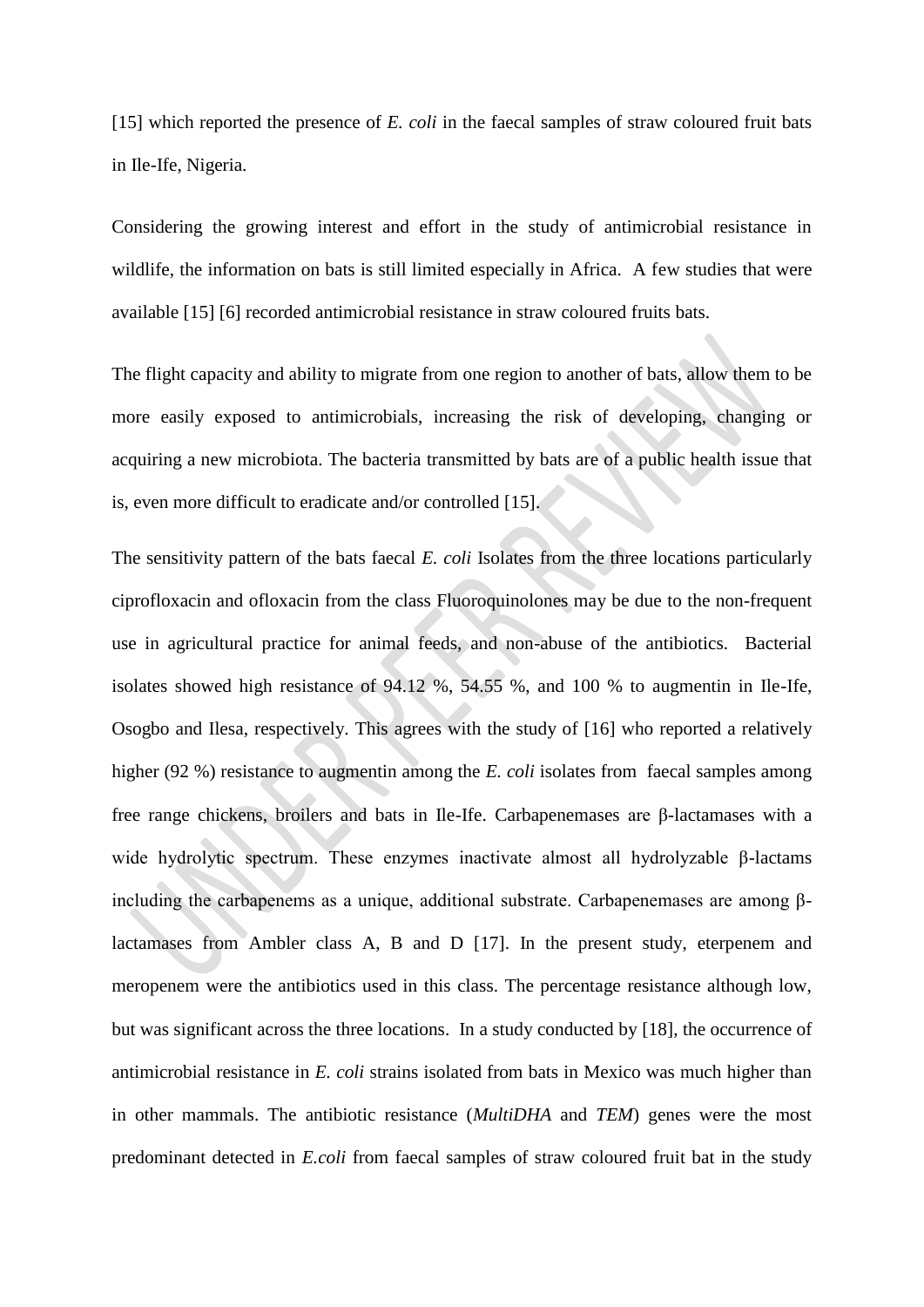areas**.** The presence of *TEM* and *MultiDHA* genes is suggesting a threatening horizontal gene transfer in our community.

The Virulence gene (*eaeA*) was the most predominant present in all the locations. One of the isolates harboured *PAPC* and *ISS* genes simultaneously [19] identified virulence genes from *Escherichia coli* isolated recovered from European free-tailed bat (*Tadarida teniotis*) in Portugal according.

Random Amplified Polymorphic DNA (RAPD) analysis revealed genetic relatedness among the selected multiple antibiotic resistant *E. coli* from the three different locations, therefore they probably originated from the same source. From this, it was revealed that there could be a transfer of bacterial isolates from one location to the other among the Straw coloured fruit bats *Eidolon helvum* which means that the infections caused by these bacteria can be transferred both vertically and or horizontally among the bats in different location across the studied geographical locations. To this effect, antibiotic-resistant bacteria as well as multiple resistant traits can be easily transferred across the geographic locations and even beyond.

The multiple antibiotic resistance profile and various MAR patterns observed among the isolates across the three studied locations calls for great concern as this may aid the spread of the resistance trait within and across species of bacteria in the locations with great health risk consequence.

This study concluded that straw coloured fruit bats (*Eidolon helvum)* are a potential carrier of multiple antibiotic resistant *Escherichia coli* which contain both resistance genes and virulence genes and could be a possible source of human infections through direct contact with the bat faeces as well as bat consumption. The genetic relatedness of the isolates is an indication of an easy transfer of zoonotic diseases

### **COMPETING INTERESTS DISCLAIMER:**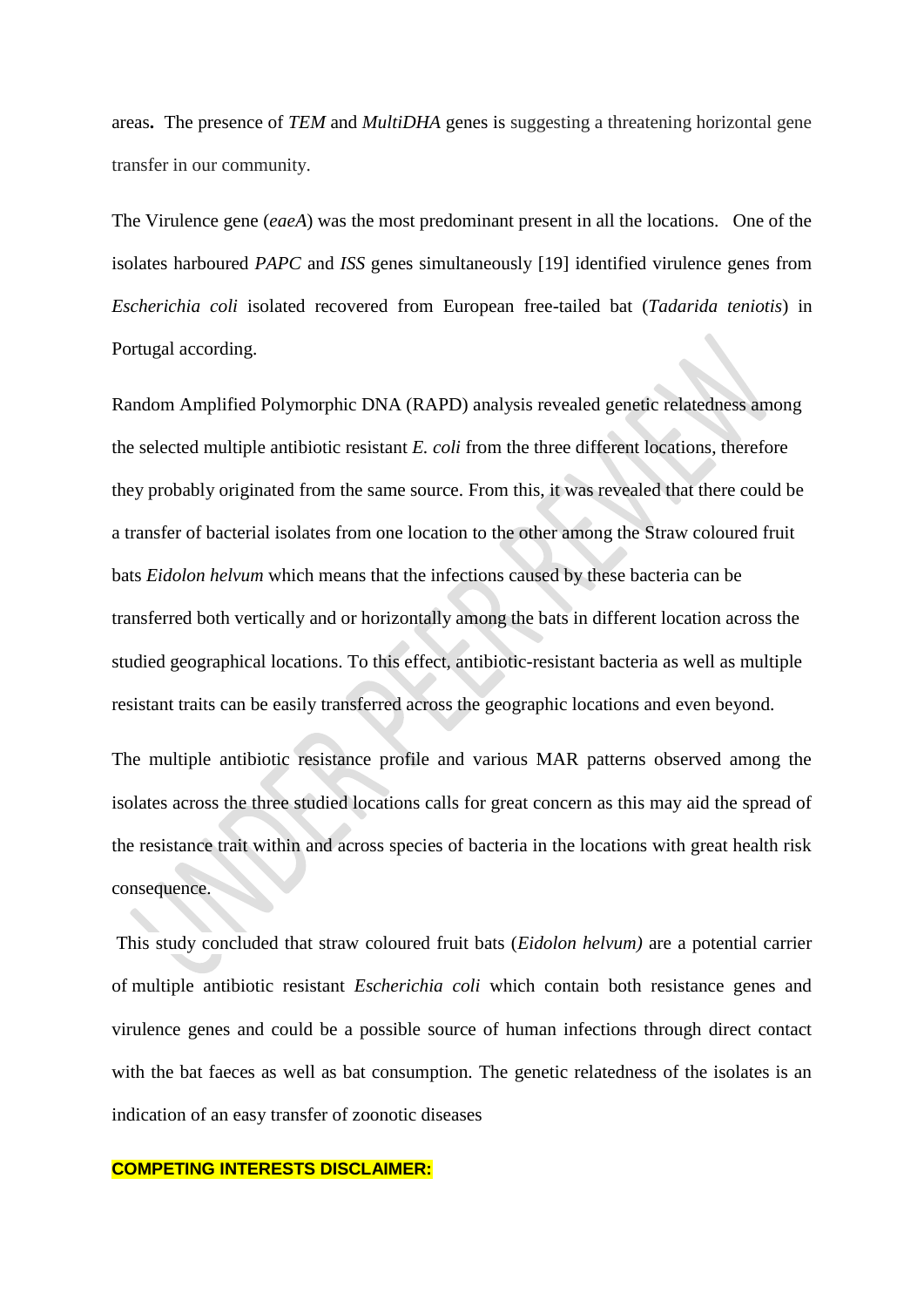Authors have declared that no competing interests exist. The products used for this research are commonly and predominantly use products in our area of research and country. There is absolutely no conflict of interest between the authors and producers of the products because we do not intend to use these products as an avenue for any litigation but for the advancement of knowledge. Also, the research was not funded by the producing company rather it was funded by personal efforts of the authors.

### **REFERENCES**

1. Claudio VC, Gonzalez I, Barbosa G, Rocha V, Moratelli R, Rassy F. Bacteria richness and antibiotic-resistance in bats from a protected area in the Atlantic Forest of South eastern Brazil. PLoS ONE 2018:13(9): e0203411.

- 2. Boyles JG, Cryan PM, McCracken GF, Kunz TH. Economic importance of bats in agriculture. Science. 2011:332: 41–42. Pmid: 21454775.
- 3. Meslin FX. Global aspects of emerging and potential zoonoses: a WHO Perspective. Emer Infect Dis. 1997: 3: 223–228.
- 4. Muhldorfer K. Bats and bacterial pathogens: A review. Zoo Pub Health. 2013: 60: 93–103.
- 5. Brinas L. 2002. Beta-lactamases in ampicillin-resistant Escherichia coli isolates from foods, humans, and healthy animals. Antimicrob. Agents Chemother. 2002: 46, 3156– 3163.
- 6. Akobi B, Aboderin O, Sasaki T. and Shittu A. Characterization of *Staphylococcus aureus*  isolates from faecal samples of the Straw-Coloured Fruit Bat (*Eidolon helvum*) in Obafemi Awolowo University (OAU), Nigeria. 2012: 12:279.

7. Kirby D, Short L, Collins J, Rugg D, Kolbe L, Howard M, Miller B, Sonenstein, F. and Zabin L. School-based programs to reduce sexual-risk behaviors: a review of effectiveness. *Public Health Reports*, 1994: 109,339–360.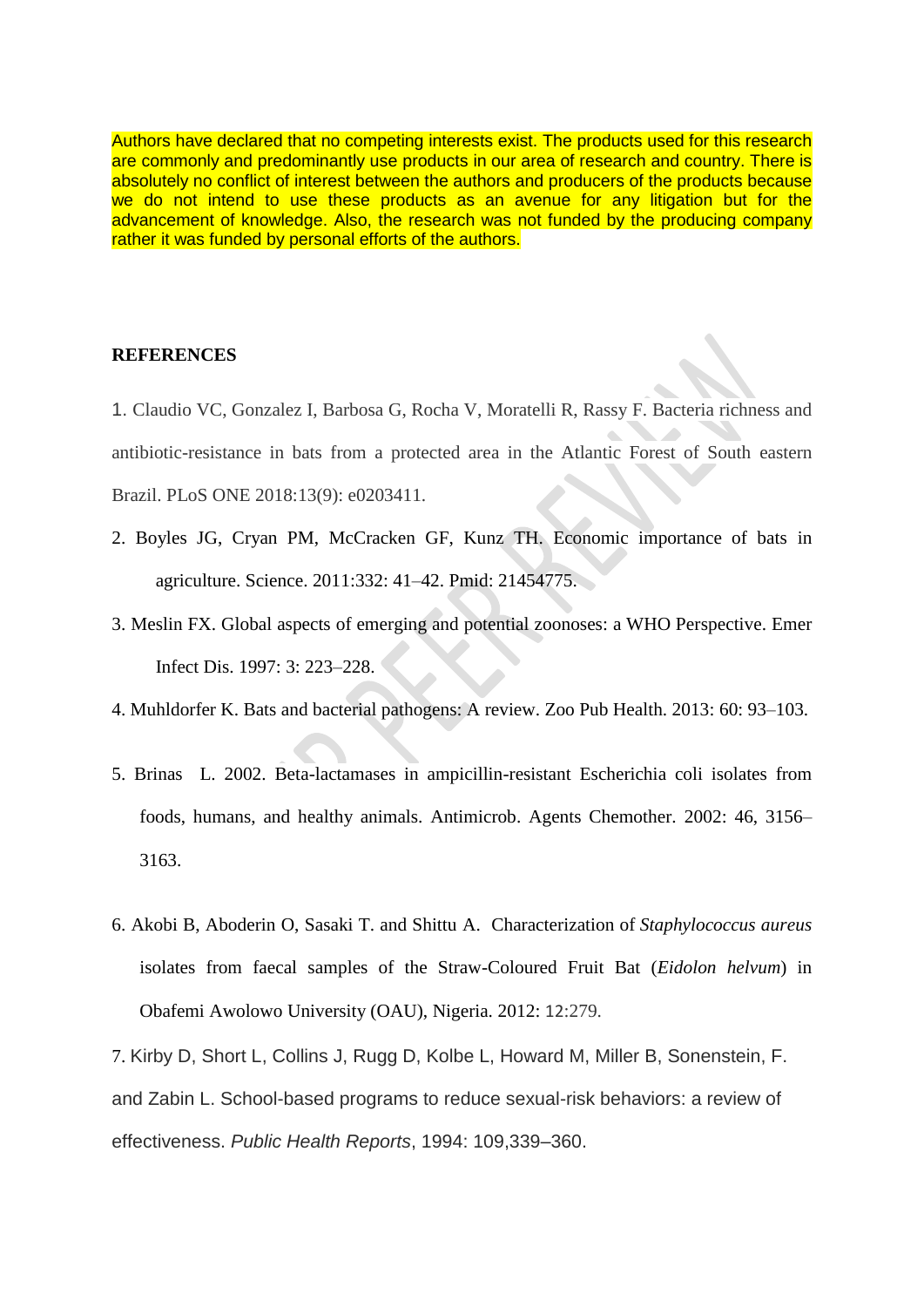- 8. Zhao GM, Black S. and Shinefield H. Serotype distribution and antimicrobial resistance patterns in Streptococcus pneumoniae isolated from hospital pediatric patients with respiratory tract infections in Shanghai, China. *Paediatric Infectious Disease Journal 2003:* 22:739–42.
- 9. Sheidai M, Noormohammadi Z, Dehghani AR, Parvini F, et al. (2010). Intra-specific morphological and molecular diversity in brown olive (Olea cuspidata) of Iran. Sci. Asia 36: 187-193.
- 10. Delveen RI. Multidrug resistant, extended spectrum β-lactamase (ESBL) producing *Escherichia coli* isolated from a dairy farm. *FEMS Microbiology Ecology* 2016: 92:4.
- 11. Dierikx CM, Van Duijkeren E, Schoormans AH. Occurrence and characteristics of extended-spectrum-beta-lactamase- and AmpC-producing clinical isolates derived from companion animals and horses.Journal of Antimicrobial Chemothereraphy. 2012: 67:1368-74.
- 12. Hassan, R., El-Naggar W., El-Sawy, E., and El-Mahdy, A. (2011). Characterization of Some Virulence Factors Associated with Enterbacteriaceae Isolated from Urinary Tract Infections in *Mansoura Hospitals Egyptian Journal of Medical Microbiology* 20: 2.
- 13.[Simujide H,](https://www.ncbi.nlm.nih.gov/pubmed/?term=Huasai%20S%5BAuthor%5D&cauthor=true&cauthor_uid=24031860) [Aorigele C,](https://www.ncbi.nlm.nih.gov/pubmed/?term=Chen%20A%5BAuthor%5D&cauthor=true&cauthor_uid=24031860) [Chun-jie](https://www.ncbi.nlm.nih.gov/pubmed/?term=Wang%20Cj%5BAuthor%5D&cauthor=true&cauthor_uid=24031860) W, [Yu Li](https://www.ncbi.nlm.nih.gov/pubmed/?term=Li%20Y%5BAuthor%5D&cauthor=true&cauthor_uid=24031860) and [Bai T.](https://www.ncbi.nlm.nih.gov/pubmed/?term=Tongrige%20B%5BAuthor%5D&cauthor=true&cauthor_uid=24031860) Occurrence and characteristics of virulence genes of *Escherichia coli* strains isolated from healthy dairy cows in Inner Mongolia, China. *[Brazilian Journal of Microbiolo](file:///C:/Users/Aladejana%20Toyin/JULY%20WORK%20IN%20PROGRESS%202019/Occurrence%20and%20characteristics%20of%20virulence%20genes%20of%20Escherichia%20coli%20strains%20isolated%20from%20healthy%20dairy%20cows%20in%20Inner%20Mongolia,%20China.htm)gy*. 2012: 43(2): 528–534.
- 14. Carlos ARM, Ingrid AP, Eliane MF, Dália dos Prazeres R. and Salvatore S. Frequency of zoonotic bacteria among illegally traded wild birds in Rio de Janeiro. *Brazilian Journal of Microbiology.* 2016: 47: 4.
- 15. Oluduro AO. Antibiotic resistant commensal *Escherichia coli* in faecal droplets from bats and poultry in Nigeria. *Veterinaria Italiana.* 2012: 48: (3) 297-308.